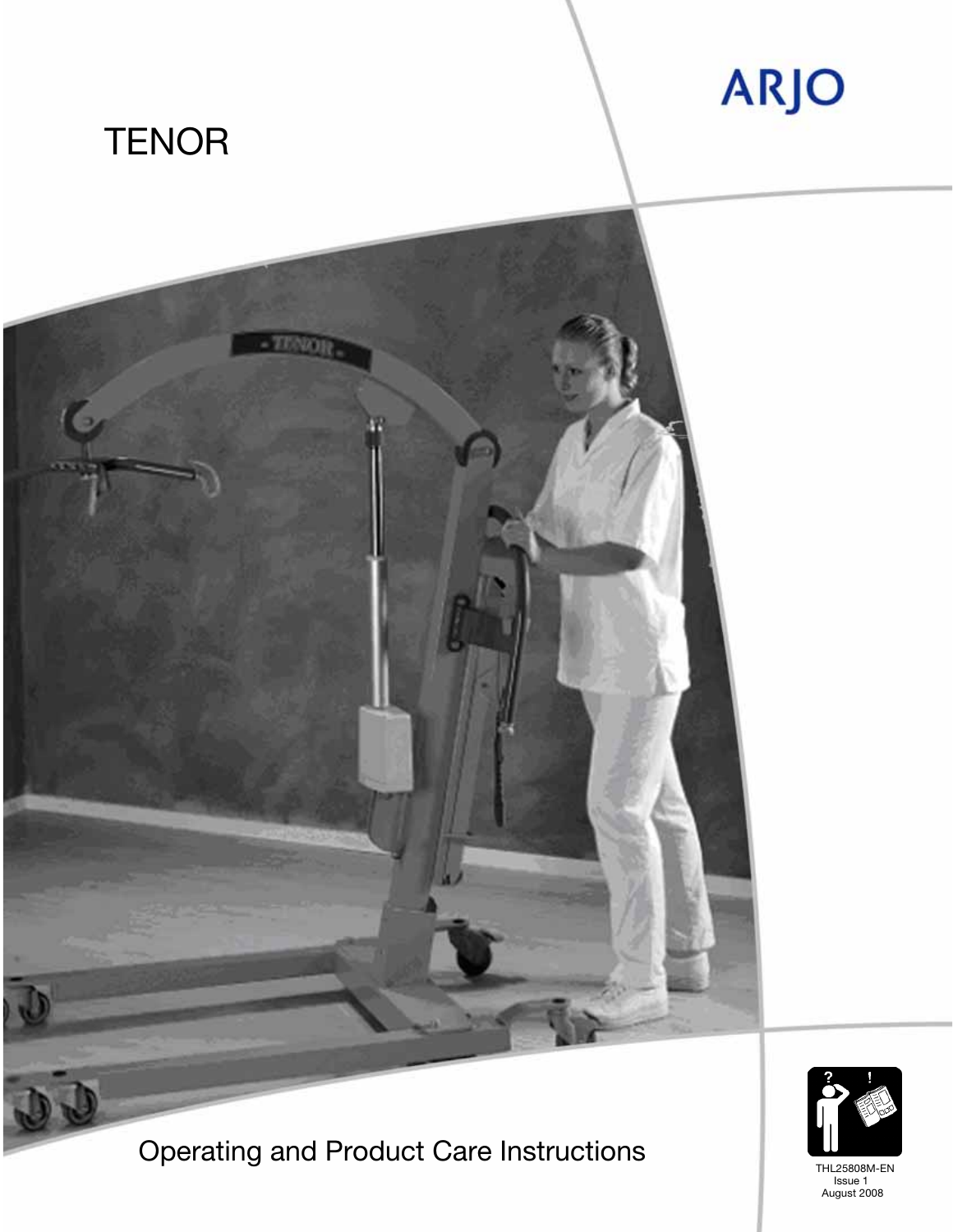## Introduction Foreword

© ArjoHuntleigh

ArjoHuntleigh products are patented or patent pending. Patent information is available by contacting ArjoHuntleigh.

The policy of ArjoHuntleigh is one of continuous development and we therefore reserve the right to make technical alterations without notice. The content of this publication may not be copied either whole or in part without the consent of ArjoHuntleigh.

This product has been manufactured for Arjo-Huntleigh by :

Medibo Medical Products N.V. Heikant 5 B-3930 Hamont-Achel Belgium

'TENOR' and 'ArjoHuntleigh' are registered trademarks of Getinge AB.

The TENOR is produced in Belgium by Medibo Medical Products for Getinge AB and sold under the ArjoHuntleigh brand.

Thank you for purchasing ArjoHuntleigh equipment.

Your TENOR is one of a series of quality products designed especially for hospitals, nursing homes and other health care environments.

Please contact your local ArjoHuntleigh representative if you have any questions about the operation or maintenance of your ArjoHuntleigh equipment.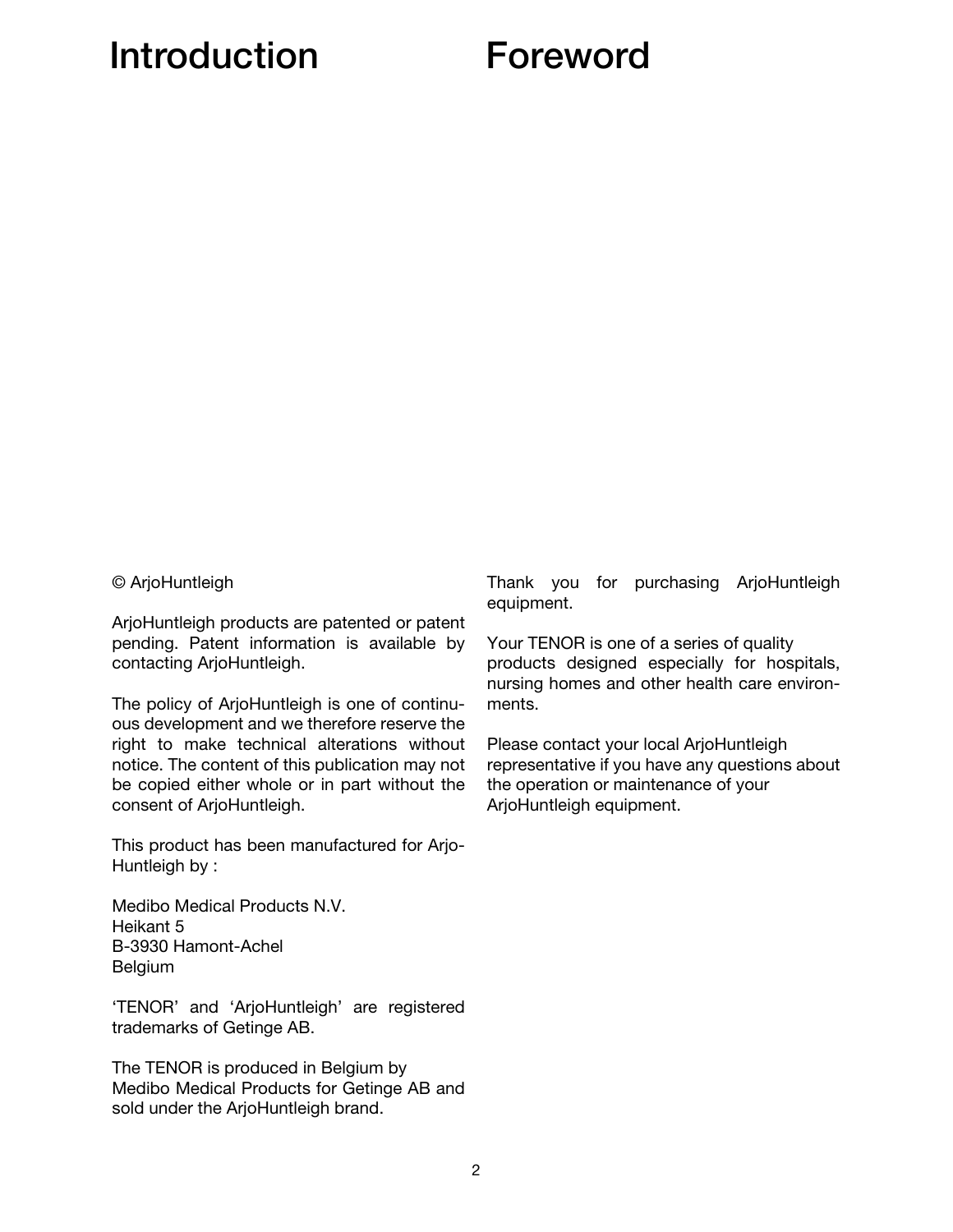# **Content**

| <b>SECTION</b>                                                     | Page<br>No. |
|--------------------------------------------------------------------|-------------|
| Safety Instructions                                                | $4 - 5$     |
| Intended use                                                       | 4           |
| Operational life                                                   | 4           |
| Sling guidance                                                     | 5           |
| Product description                                                | 6-8         |
| Parts referred to in this manual                                   | 6           |
| Controls and functions                                             | 7           |
| <b>Control Handset</b>                                             | 7           |
| Dual control switch                                                | 7           |
| Emergency stop button                                              | 7           |
| Automatic cut-out                                                  | 7           |
| System Failure Lower Override                                      | 7           |
| Automatic stop function                                            | 8           |
| <b>Battery Discharge Indicator</b><br><b>Chassis Castor Brakes</b> | 8<br>8      |
| Powered djustable Width Chassis Legs                               | 8           |
| Hour Meter                                                         | 8           |
| Using your TENOR                                                   | $9 - 13$    |
| Checklist before use                                               | 9           |
| Preparation                                                        | 9           |
| Before approaching a resident                                      | 9           |
| To lift a resident from a chair                                    | $9 - 11$    |
| To lift a resident from a bed                                      | $11 - 12$   |
| To lift a resident from the floor                                  | $12 - 13$   |
| Scale                                                              | 13          |
| Battery charging                                                   | $14 - 15$   |
| Care of your TENOR                                                 | $16 - 17$   |
| Servicing advice                                                   | 16          |
| Slings                                                             | 17          |
| Labels                                                             | 18          |
| <b>Technical specification</b>                                     | 19-22       |
| Trouble shooting / problem solving                                 | 23          |
| Preventive Maintenance Schedule                                    | $24 - 25$   |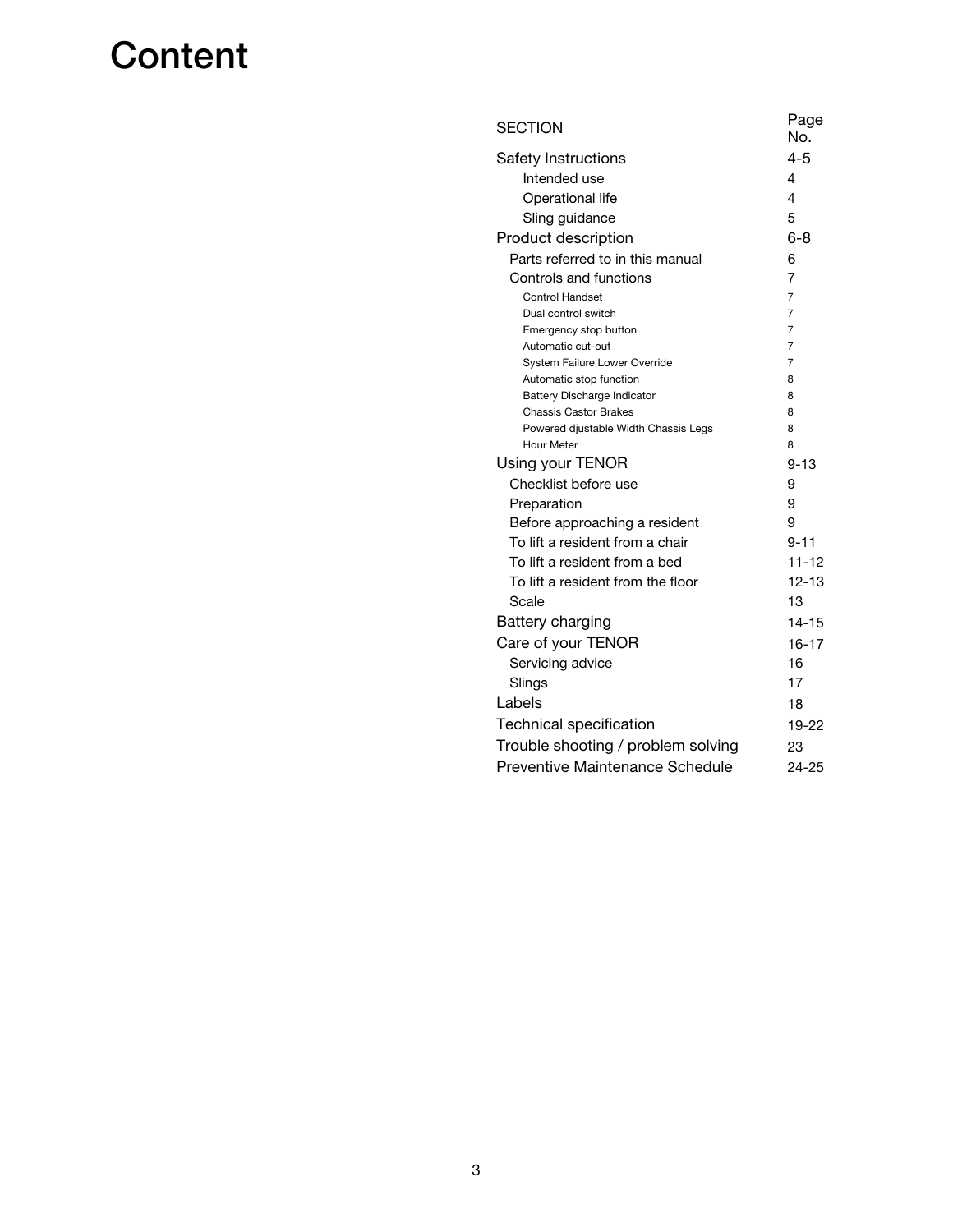# Safety instructions



Before using your TENOR, familiarize yourself with the various parts and controls as illustrated in this document. Read this whole manual thoroughly before operating your TENOR in order to prevent injury or damage to the product.

Symbols and definitions used in this manual:

### **CAUTION**

Failure to follow these instructions may cause damage to the product.

### WARNING

 $\sum$  Failure to follow these instructions may result in injury to yourself or to others.

## INTENDED USE

TENOR is a mobile passive lift, intended to be used on horizontal surfaces for lifting and transfer in hospitals, nursing homes or other health care facilities.

To describe which residents may be lifted using an ArjoHuntleigh hoist, a resident gallery has been created by ArjoHuntleigh. The residents that can be transferred with a TENOR have been named Doris (D) and Emma (E).

TENOR has been designed to lift Doris, who:

- Sits in wheelchair
- Has no capacity to support herself at all
- Cannot stand unsupported and is not able to bear weight, not even partially
- Is dependent on carer in most situations

TENOR has been designed to lift Emma, who:

- Is a passive resident
- Might be almost completely bed ridden
- Is often stiff and has contracted joints
- Is totally dependent

### OPERATIONAL LIFE

The operational life of the TENOR depends on the actual use conditions. Therefore, before use, always make sure that the lift is safe to use and has not been damaged (See the Preventive Maintenance Schedule at the end of this document for details). If any damage should be observed, do not use the TENOR.

The operational life of the sling and of the consumable parts e.g. batteries, depends on the actual use conditions. Therefore, before use, always make sure that the sling, loops, cords and straps do not show any sign of fraying, tearing or other damage and that there is no damage (e.g. cracking, bending, breaking) to the attachment clips. If any such damage is observed, do no use the sling.

### WARNING

<u>个</u> When using the TENOR, only use the slings as described in the list on page 5.

The scale (if fitted) has been designed to weigh residents.

### WARNING

公 Do not overload the TENOR beyond the approved maximum lifting capacity (Safe Working Load) of 320 kg (705 lbs).

### **CAUTION**

Although manufactured to a high standard, the TENOR and accessories should not be left for extended periods in humid or wet areas.

Do not, under any circumstances, spray the TENOR or accessories (excluding sling) with water e.g. under the shower.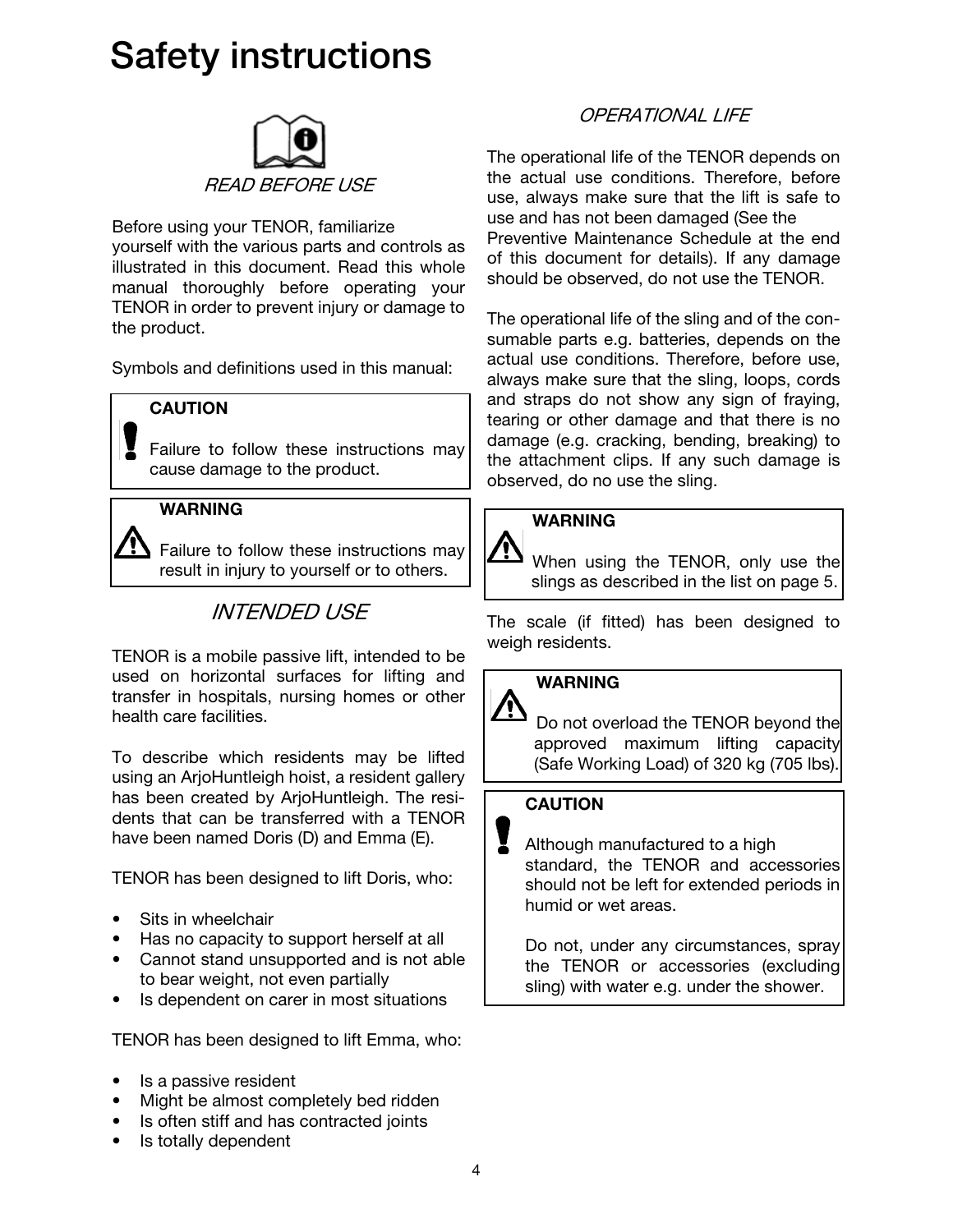# Safety instructions

### WARNING

Before attempting to raise a resident, a full clinical assessment of the resident's condition & suitability must be carried out by a qualified person on the individual resident to determine if it is advisable that he / she will be lifted and / or transferred using a TENOR.

## WARNING

<u>个</u> If FLITES (disposable sling) are to be used with the TENOR, then always refer to the separate operating instructions for FLITES as well as these instructions before using.

| Part number        | <b>Sling Size</b> | Edge binding colour | Safe Working Load |
|--------------------|-------------------|---------------------|-------------------|
| MAA8000-M          | M                 | Yellow              | 454 kg / 1000 lbs |
| MAA8000-L          | L                 | Green               | 454 kg / 1000 lbs |
| MAA8000-XL         | XL                | <b>Blue</b>         | 454 kg / 1000 lbs |
| <b>MAA8000-XXL</b> | <b>XXL</b>        | Terracotta          | 454 kg / 1000 lbs |
| MAA8010-M          | M                 | Yellow              | 454 kg / 1000 lbs |
| MAA8010-L          | L                 | Green               | 454 kg / 1000 lbs |
| MAA8010-XL         | XL                | <b>Blue</b>         | 454 kg / 1000 lbs |
| <b>MAA8010-XXL</b> | <b>XXL</b>        | Terracotta          | 454 kg / 1000 lbs |
| MAA8020-M          | M                 | Yellow              | 454 kg / 1000 lbs |
| MAA8020-L          | L                 | Green               | 454 kg / 1000 lbs |
| MAA8020-XL         | <b>XL</b>         | <b>Blue</b>         | 454 kg / 1000 lbs |
| <b>MAA8020-XXL</b> | <b>XXL</b>        | Terracotta          | 454 kg / 1000 lbs |
| MAA8030-M          | M                 | Yellow              | 454 kg / 1000 lbs |
| MAA8030-L          | L                 | Green               | 454 kg / 1000 lbs |
| MAA8030-XL         | <b>XL</b>         | <b>Blue</b>         | 454 kg / 1000 lbs |
| MAA8030-XXL        | <b>XXL</b>        | Terracotta          | 454 kg / 1000 lbs |

### BARIATRIC SLINGS GUIDANCE

If the resident's weight falls into two sizes or if there is any doubt on choosing the right size slings, always go for the smaller size sling first.

This resident sling guide is only an approximation, other factors which must be considered when selecting the appropriate sling are: resident's distribution of body weight (i.e. hips, thighs, upper body); resident's height, torso length; resident's physical condition (i.e. amputee, contractions, etc.).

### **WARNING**

The TENOR resident must only be lifted using a bariatric sling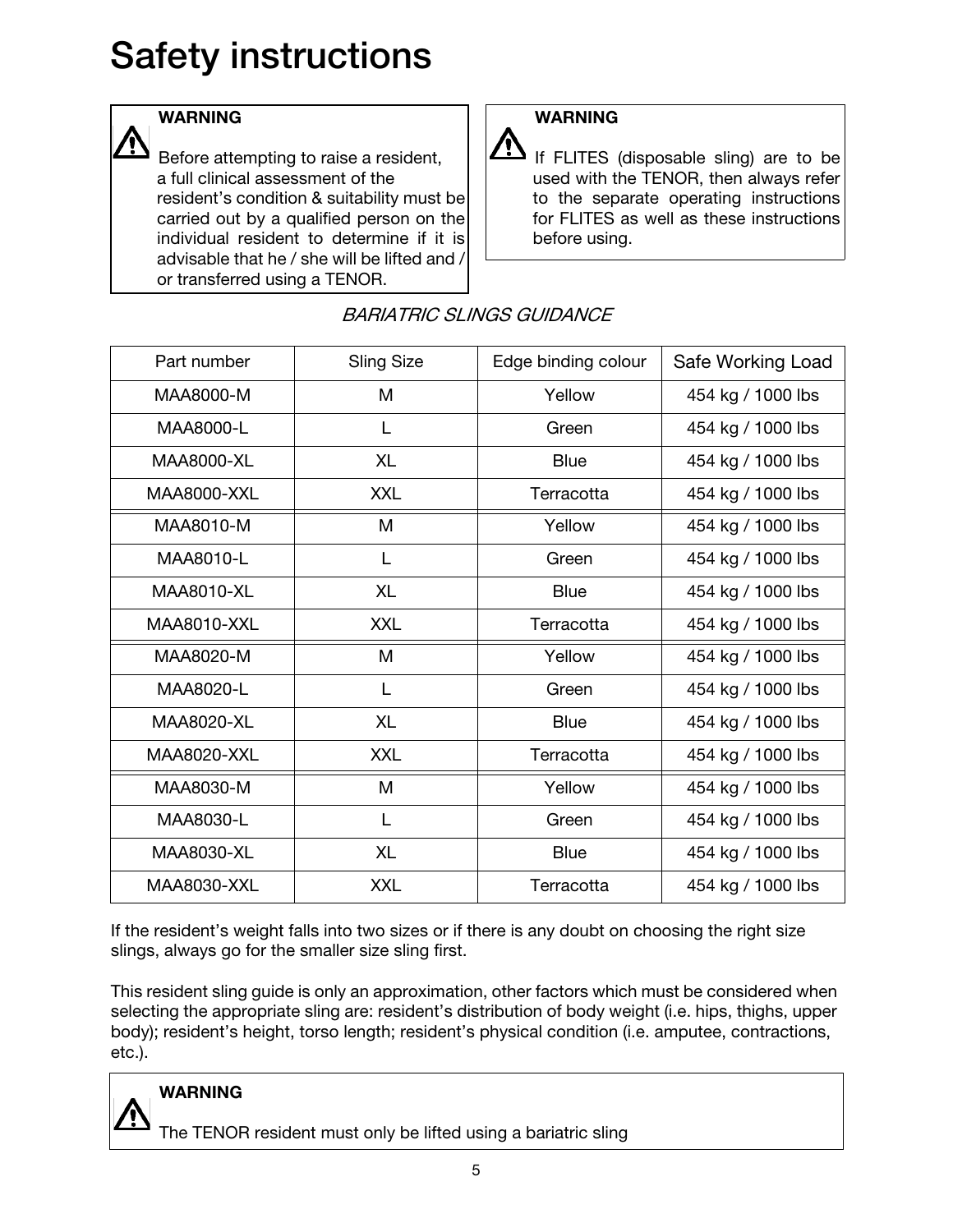# Product description

Parts referred to in this manual



- 1. Mast
- 2. Chassis
- 3. Adjustable width chassis legs
- 4. Rear castors (braked)
- 5. Lift actuator
- 6. Jib
- 7. Manoeuvring handle
- 8. Battery pack
- 9. Control handset (for raising and lowering)
- 10. Electrics / Battery compartment
- 11. Spreader bar
- 12. Sling attachment hooks
- 13. Scale unit (if fitted)
- 14. System failure lower override
- 15. Emergency stop button
- 16. Reset button
- 17. Battery discharge indicator LCD
- 18. Dual control switch for raising UP
- 19. Dual control switch for lowering DOWN
- 20. Hour meter
- 21. Front castor
- 22. Battery release button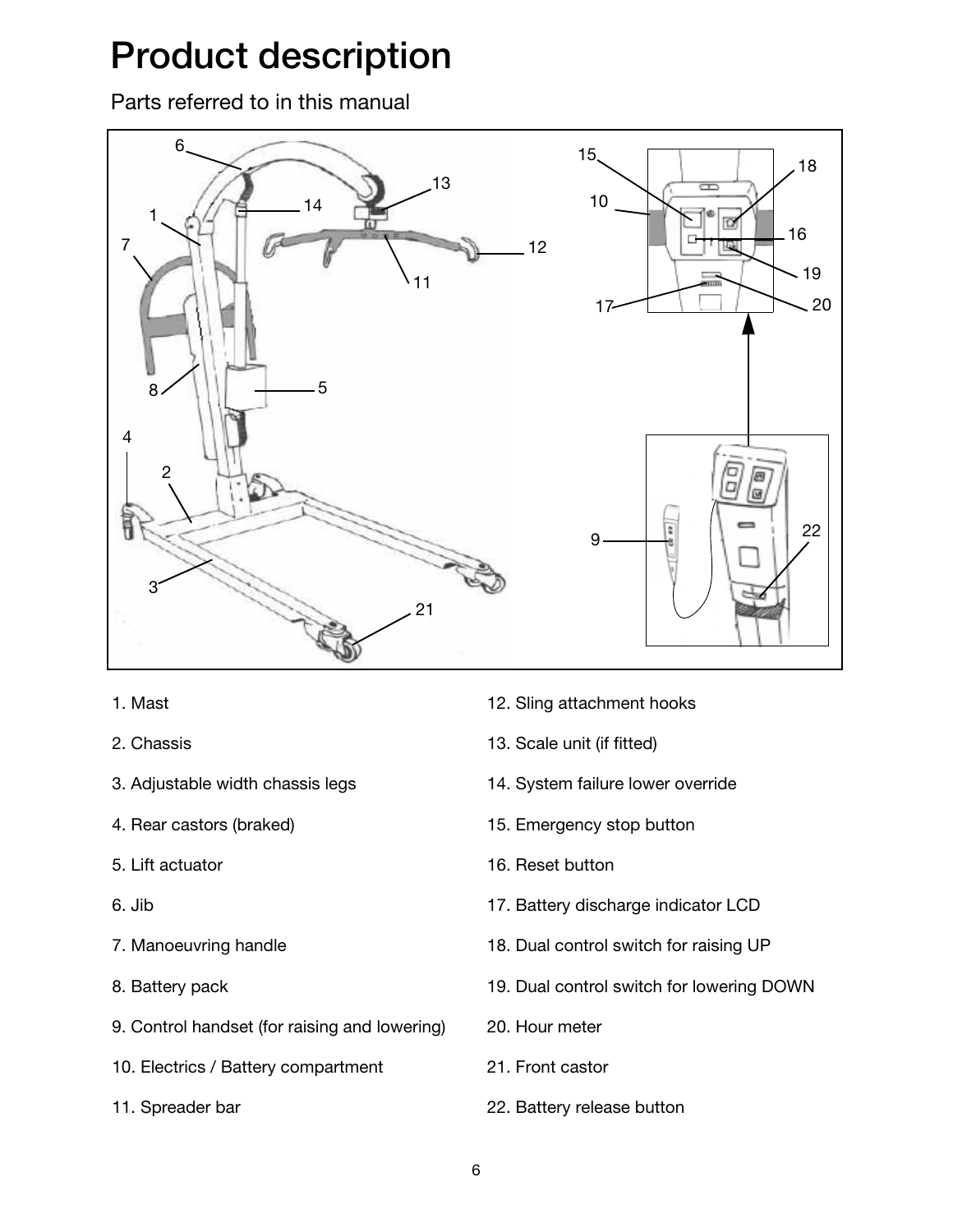# Product description

## CONTROLS AND FUNCTIONS

Control Handset: Press the appropriate button on the control handset to raise / lower the jib and to move the spreader bar. A small direction arrow is printed next to each button for function identification (See Fig. 2).



If pressure is released during any function, powered motion will stop immediately. Do not drop the handset into water, e.g. bath.

When not in use, the handset can be kept ready for use by hooking it over the loop at the rear of the mast.

Dual control switch: The raising / lowering of the jib can also be controlled from this switch, situated on the top of the electronics / battery compartment on the mast. Arrows on the switch are for function identification (See inset to Fig. 1). This switch will function, even if the handset cable has been unplugged.

### Emergency Stop Button (red): If, in an

emergency, you have to immediately stop any powered movement (other than by releasing pressure on the button on the handset) press the "emergency stop button" situated on top of the electronics / battery compartment on the mast, next to the dual control switch (See item 18 on Fig. 1). This function can also be used to ensure that no powered operation is accidentally used when either transporting the lifter or leaving the lifter in store or unattended.

Push the red button to stop any powered movement. Restart the lift by pushing the green button.

Automatic cut out: If the lift is accidentally overloaded, trying to lift a resident heavier than permitted, an automatic 'cut out' operates to prevent the lift lifting a load in excess of one and a half a times the maximum allowed load. The lift motion will stop automatically.

System failure lower override: In case of control handset / dual switch malfunctioning, with a resident still supported by the sling, the lowering process can be continued using the system failure lower override, situated on the lift actuator tube (See Figs. 1 & 3).

To use this function, turn the red ring on top of the motor / actuator of the TENOR clockwise, using the resident's own weight to enable the mast to slowly lower. To stop lowering, simply stop turning the ring. Only use this function in the event of normal control failure. Do not use it for normal function lowering.



### WARNING

Before operating the "System failure lower override" to lower a resident, always ensure that a chair or suitable support is underneath ready to accept the resident.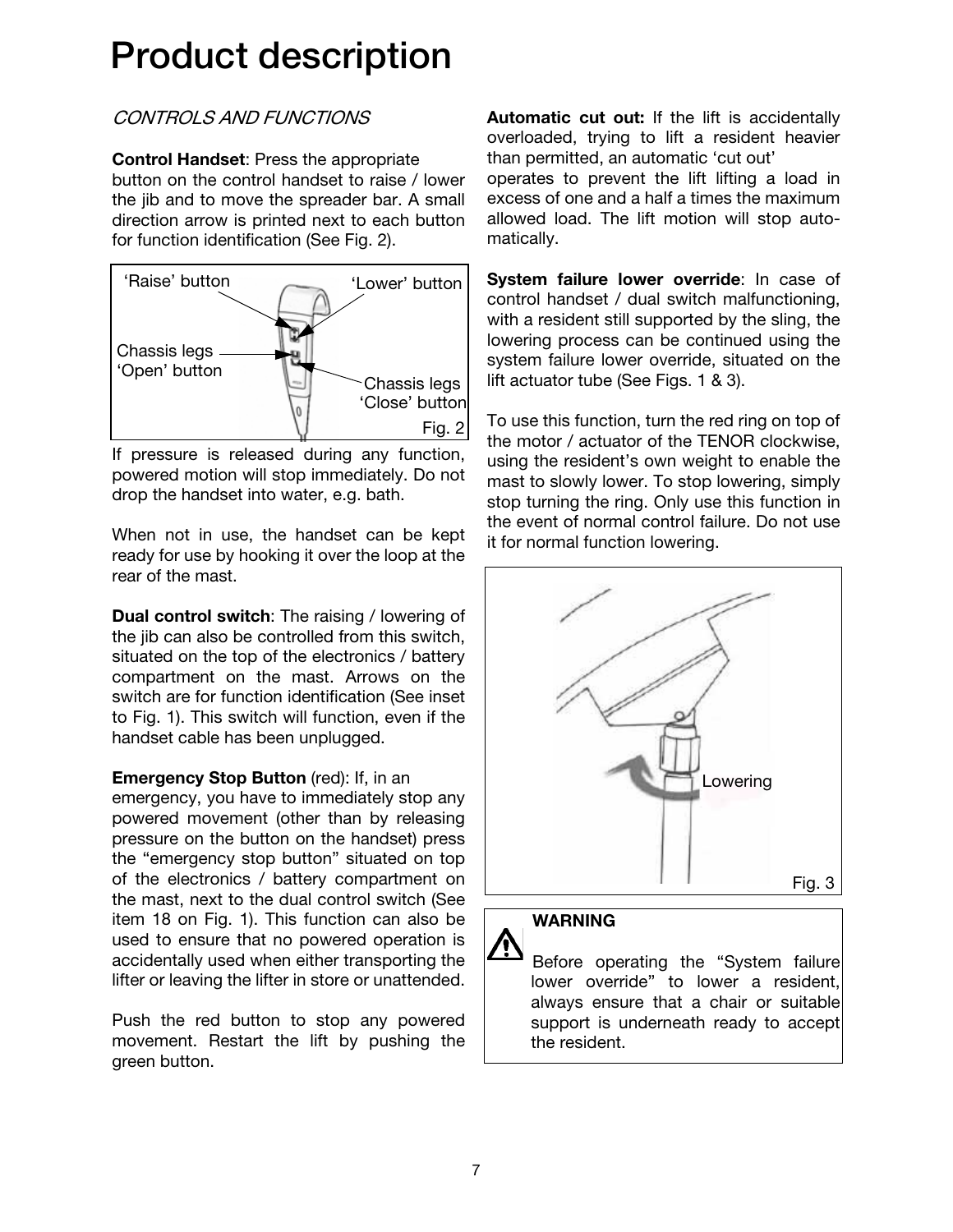## Product description

Automatic stop function: Great care should be taken not to lower the jib and / or spreader bar onto the resident or any obstruction, particularly when the resident is standing up and weight bearing. If this should happen, the motor will continue to run but downward movement will be blocked by the obstruction. If this occurs, release pressure from the "lower" button until immediately and operate the "raise" button until the equipment is clear. Then remove the obstruction.

Battery discharge indicator: Is a small LED display situated on the rear of the electronics / battery compartment, which indicates when the lifter battery requires recharging (See Fig. 1 and also the 'Battery Charging' section for complete description).

Chassis castor brakes: The chassis rear castors have brakes which can be foot operated (See Fig. 4).



Powered adjustable width chassis legs: The mobile chassis legs can be opened to avoid obstructions e.g. chair legs. This can be done by operating the handcontrol, using only one hand and having the other free to hold onto the lift or care for the resident. Use the lower button to close the chassis legs and the upper one to open them (See Fig. 2).

Numerous positions can be obtained between fully opened and fully closed.

Transportation should be done with the chassis legs closed, it will be easier to push the lifter through doorways, etc.

When opening the chassis legs, the rear castors will close inwards.

### **WARNING**

Ą When opening or closing the legs on a powered chassis, care must be taken not to allow anyone to stand in the way of the moving chassis legs.

Hour meter: This is a small LCD display which shows the total duration of powered operation (in hours - see item 20, Fig. 1). This is primarily intended to help the caregiver calculate maintenance intervals.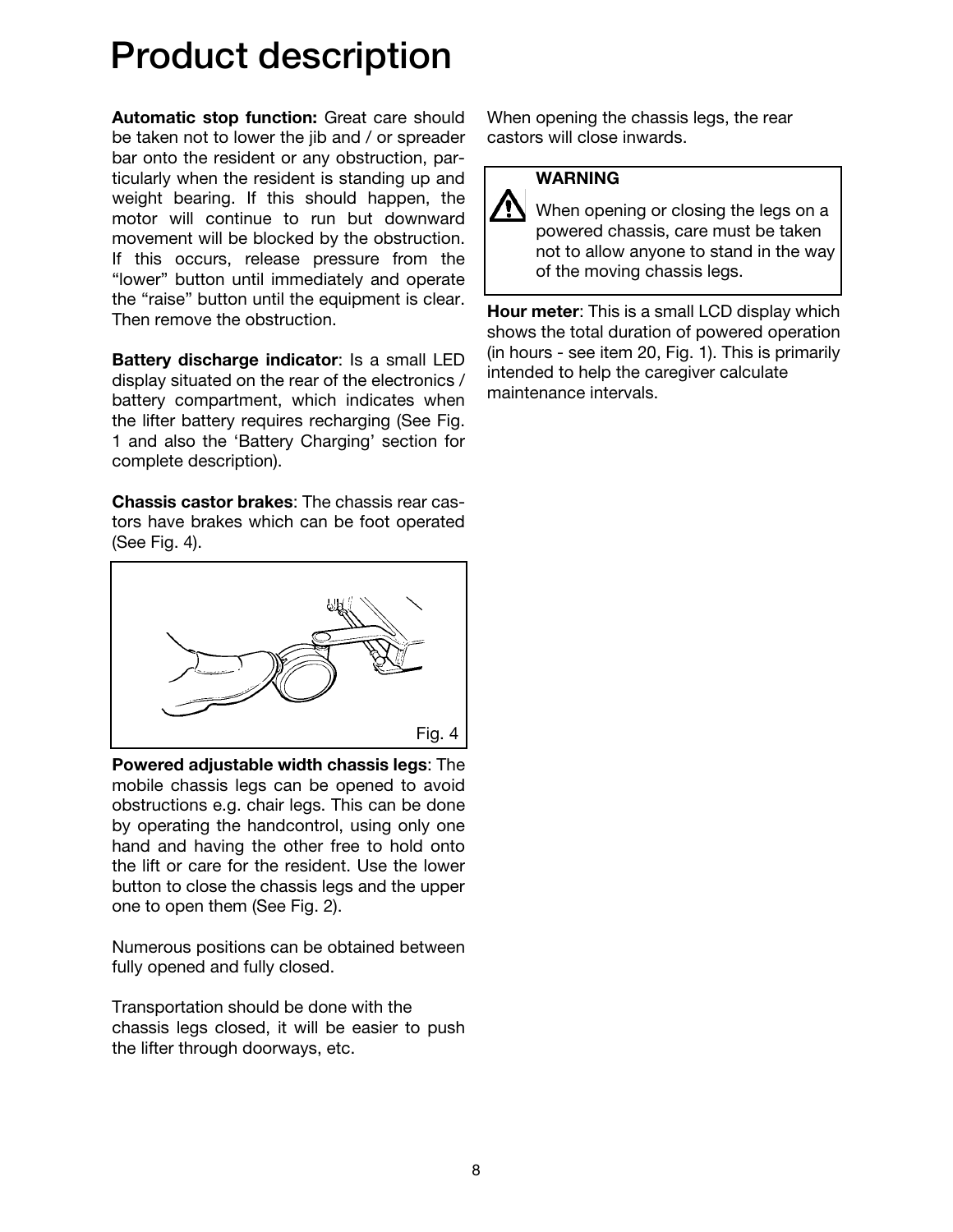## CHECKLIST BEFORE USE

For a list of what to check before use, please read the "Preventive Maintenance Schedule" section of this document.

### **PREPARATION**

Unpack the battery supplied with the lift.

### **CAUTION**

A battery that is charged for the first time, or after a long storage period, must be charged for 24 hours or until the LED indicates the battery is charged (See "Battery charging section" and also ArjoHuntleigh "Battery Care" document.

When the battery pack is fully charged, disconnect the mains power, then remove the pack from the charger and insert if fully into the TENOR battery position, located at the rear of the mast (See Fig. 1). Electrical connection is made automatically.

Before approaching the resident

### **WARNING**

Never leave the resident unattended.

The caregiver should always tell the resident what he / she is going to do and have the correct sling size ready. Where possible, always approach the resident from the front.

To ensure maximum resident comfort, do not allow the resident to hold onto the spreader bar.

If required, the chassis legs may be opened to go around a chair, wheelchair or to avoid bed legs or any other obstruction.

### To lift a resident from a chair

Hold the sling up with the leg sections pointing downwards (See Fig. 5), to identify the orientation of the sling.

Before using a sling, first read the 'Guidelines on the use of your sling' and the sling label, which are delivered with the sling.



Place the sling around the resident so that the bottom of the back support area reaches the bottom of the resident's spine (it is not necessary to pull the sling under the resident). Ensure the head support area is behind the head (See Fig. 6).

Pull each leg section under each thigh so that they appear on the inside of the thighs (See Fig. 6).



Ensure the sling is not folded or twisted under the resident (See Fig. 7).

Move the TENOR towards the resident, ensure the widest side of the spreader bar is facing towards the resident and is at, or just below, shoulder level (See Fig. 7).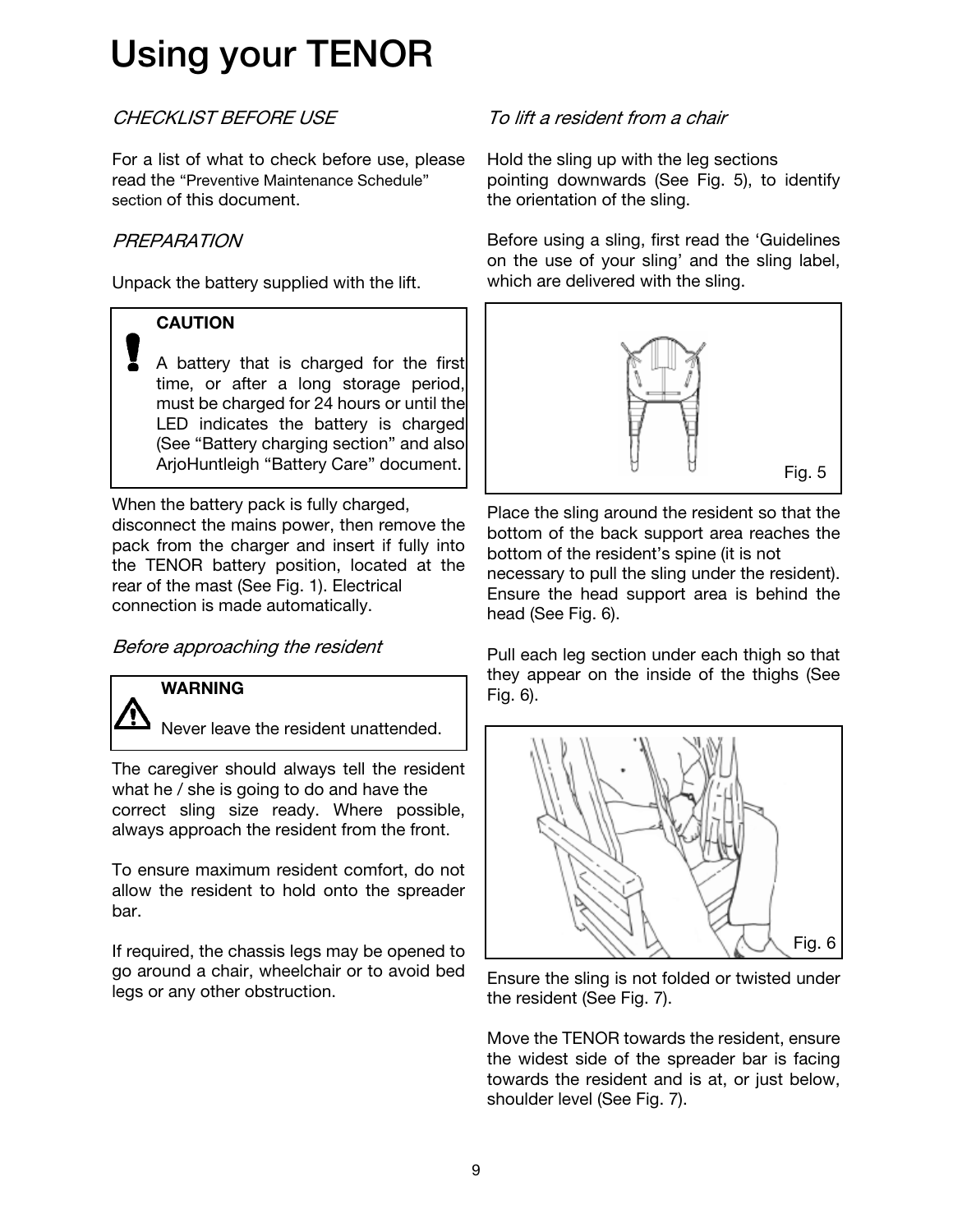

Ensure that the TENOR is close enough to be able to attach the shoulder loops of the sling to the spreader bar. To accomplish this, you may have to put the resident's feet on or over the chassis.

If the slings supplied have more than one loop attachment position, attach whichever loop seems appropriate to the size of the resident.

Once the TENOR is in position, attach the shoulder strap loops to the hooks on the spreader bar nearest to the resident (See Figs. 8 & 9).

The wider hook up points are for the shoulder sling loops and the narrower hook up points are for the leg sling loops (See Fig. 9).

If necessary, carefully lower the spreader bar a little bit using the control handset to enable the connection of the sling leg section loops, being careful not to lower it onto the resident.

The leg section loops should not be crossed over or twisted. Instead, the left leg section loop should be connected to the exact side hook above the leg being lifted (See Figs. 6 & 8).

### WARNING

When lifting or lowering the resident, ensure that no part of the resident's body can be caught between the lift's moving parts.





Always check that all sling attachment loops are completely underneath and away from the safety latch on the hanger bar, before and during the commencement of the lifting cycle, in tension as the resident's weight is gradually taken up (See Figs. 8 & 9).

Raise the resident with the control handset, just high enough to move the resident clear of the seat, ensure their feet are clear of the floor.



Before transportation, turn the resident to face the caregiver and lower the individual to approximately normal chair height. This gives confidence and dignity and also improves the TENOR mobility.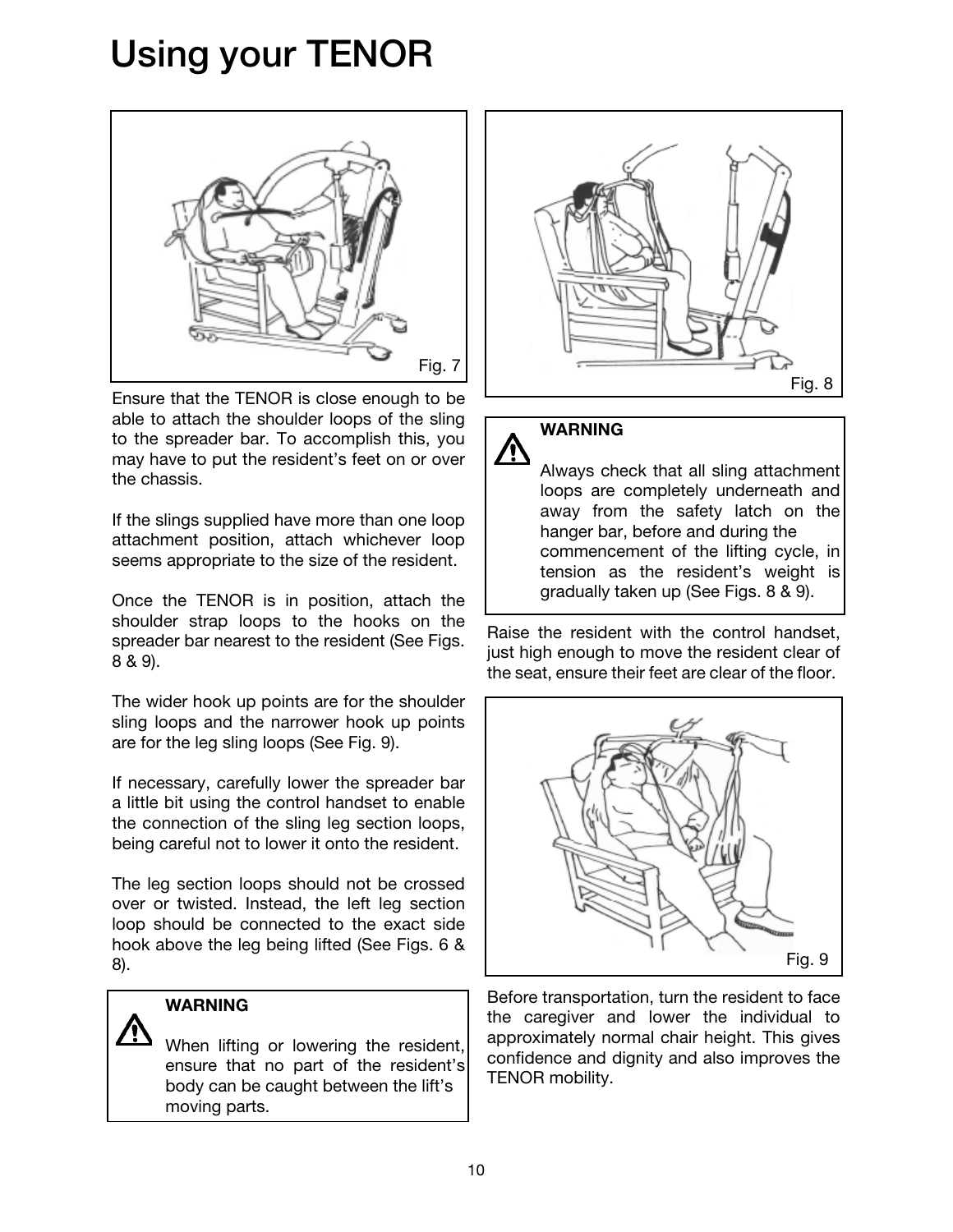### WARNING

When lowering the resident back into a chair or when transferring from bed to chair, position the resident in such a way that he / she is fully supported by the chair when he / she is lowered.

### To lift a resident from a bed

Before lifting a person from a bed, ensure there is sufficient clearance underneath the bed to accomodate the TENOR chassis legs. Adjust width of chassis legs if necessary.

Position the resident onto the sling by rolling the resident towards you, then folding the sling in half and placing it behind the resident's back, so that the bottom edge of sling is aligned with bottom of the resident's spine (See Figs. 10, 11 & 12). Position the sling carefully so that when rolled back, the resident will lie centrally on the sling. Check that the head support area of the sling is in position.







When rolling the resident back onto the sling, roll them slightly in the opposite direction so that the folded part of the sling can be brought out.

Alternatively, the resident can be brought into a sitting posture. Then position the sling as detailed in the section "To lift a resident from a chair".

Using the adjustable width chassis, it is possible to make adjustments to chassis leg widths to assist manoeuvrability around obstructions, for example, bed legs.

Approach the bed with the open side of the TENOR spreader bar towards the resident's head.

Position the TENOR so that the spreader bar is just above and centrally situated over the resident.

Carefully lower the spreader bar until the shoulder attachment loops can be connected to the hooks nearest to the resident's head.

Slide the leg sections of the sling under the resident's thighs and connect each loop on the side hook above each leg.

To make the lift more comfortable for the resident, it is recommended to lift the head end of the bed to semi-reclined position before commencing the lifting of the resident.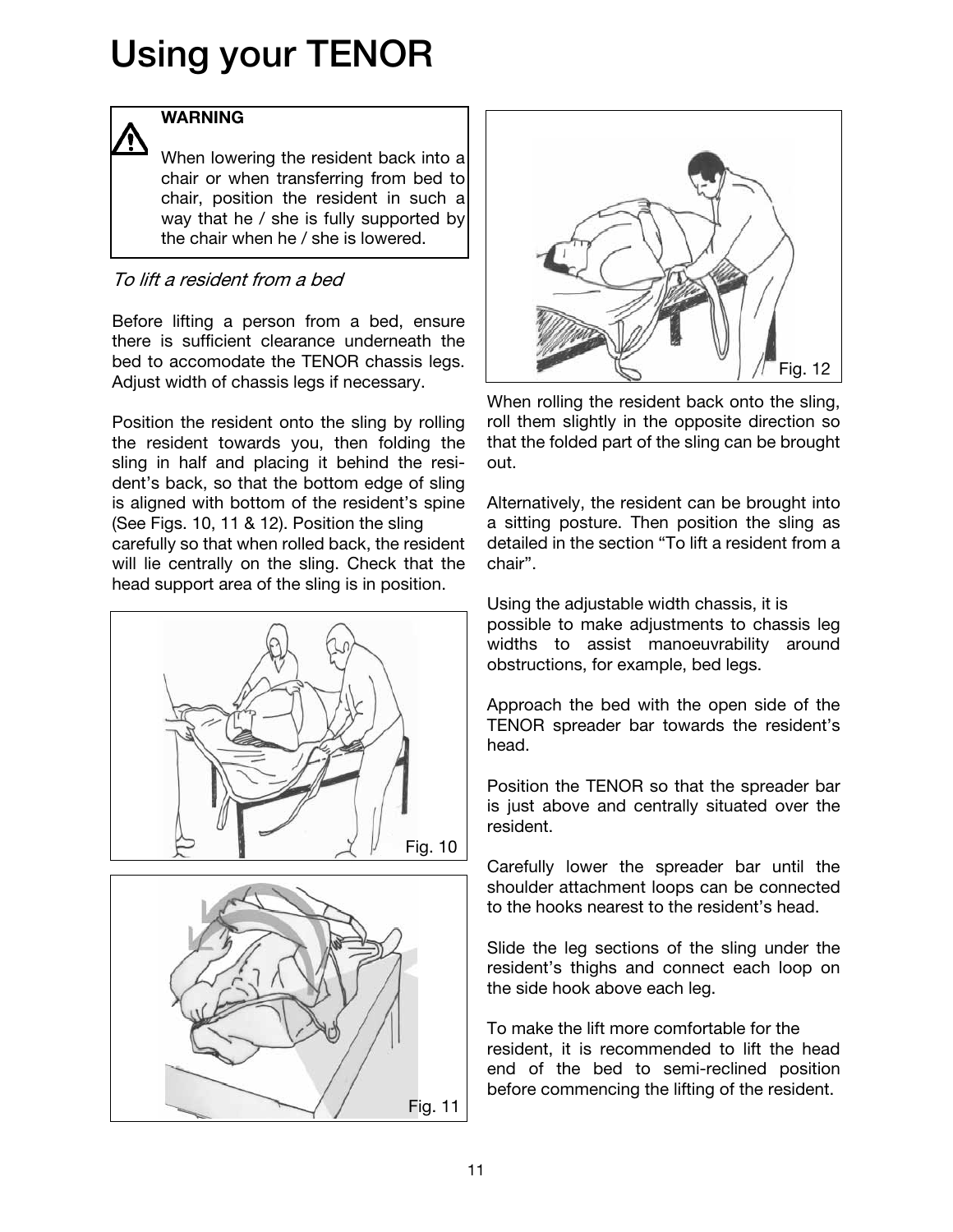When correctly connected, operate the control handset to raise the resident from the bed. At all times when lifting and lowering, it is advisable to stay at the side of the resident to ensure they are in a comfortable position. This is also reassuring to the resident.

### WARNING

Always check that the sling attachment loops are fully in position before and during the commencement of the lifting cycle, and in tension as the resident's weight is gradually taken up.

After lifting the resident, adjust to a comfortable height for transfer. The specially designed sling, together with its integral head support, enables one person to carry out a complete lifting function without additional help.

If returning the resident to a bed, move into the desired position above the bed and then lower using the control handset.

Only when the resident's body weight is fully supported by the bed, may the sling connection loops be detached and while still in sitting position, detach the sling from the hooks before reclining the resident to the bed.

Move the TENOR away before removing the sling from under the resident.

If transferring the resident to a chair, refer to the section "To lift a resident from a chair".

### To lift a resident from the floor

Put the sling around the resident as before, by using the rolling or seated position method. Depending on circumstances, space and / or position of the resident etc., open the chassis legs if necessary and carefully approach the resident with the front of the lift. Now lift the resident's legs over the chassis as shown in figure 13, should the situation require it.

The resident's head and shoulders should be raised on pillows for comfort. This will also make it easier to attach the shoulder position attachment loops (See Fig. 13).



Attach the shoulder strap attachment loops. It will probably be easier to attach the longest loops.

Some caregivers prefer to use a larger sling when lifting a resident from the floor.

Bring each leg section of the sling under the resident's thighs and attach each leg strap loop to the side hook above each leg (See Fig. 14).

Once securely connected, raise the resident carefully, staying in close proximity of the resident's legss at this stage of the lift to guide his / her legs safely over the lift until clear. Once raised from the floor, ensure the resident's legs are clear of the chassis before continuing to lift.



Raise the resident to a suitable height for transport in a semi-recumbent position.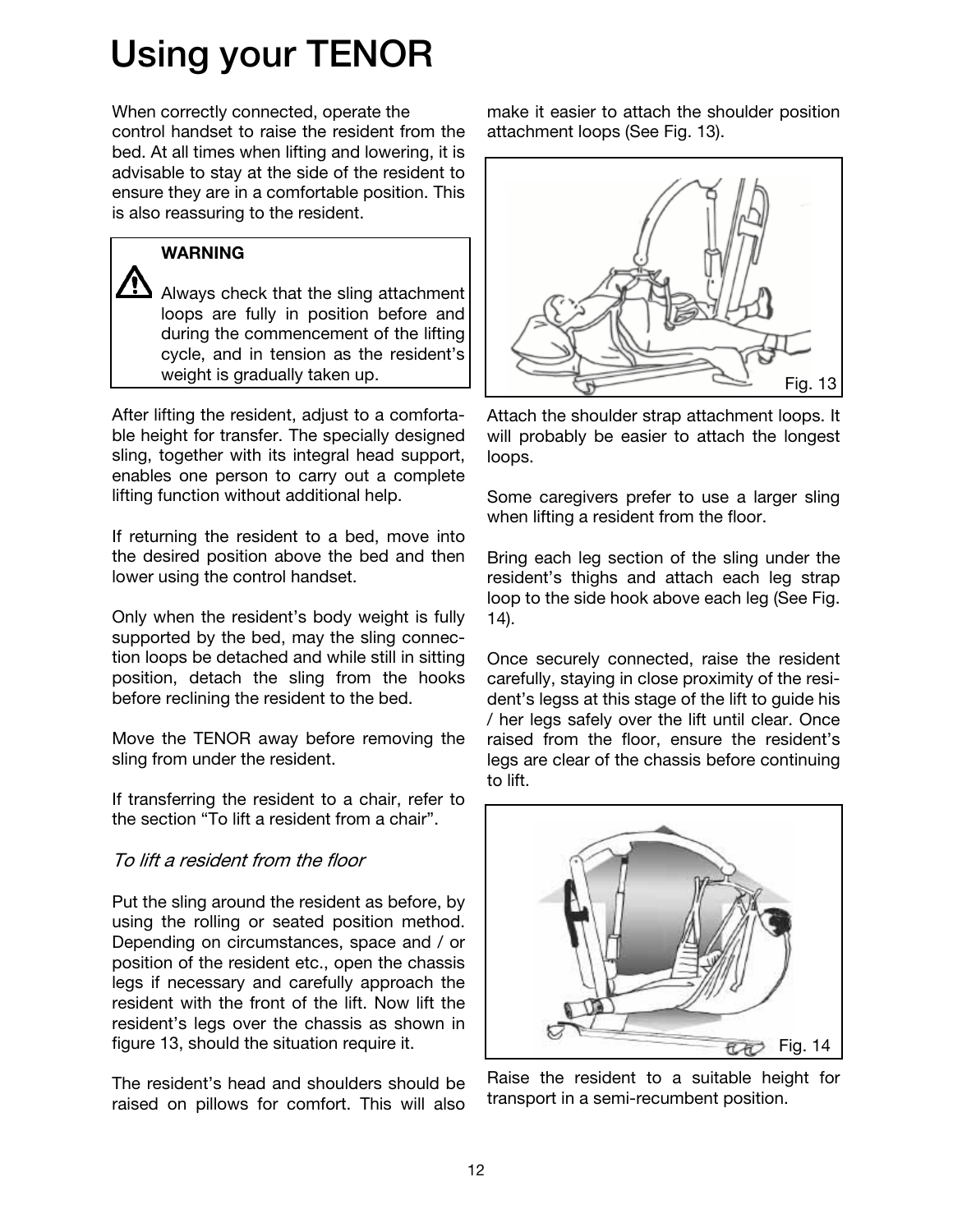### **WARNING**

Before and during the commencement of the lifting cycle, always check that all the sling attachment loops are fully in position and in tension as the resident's weight is gradually taken up and that the sling loops are underneath and away from the safety latch on the hanger bar.

If the leg sections of the sling tend to be fairly high in the crotch area, make adjustments for added comfort. The resident should be positioned in a chair or placed onto a bed in order to do this.

If the resident is prone to extensor spasm, he / she may be lifted with the TENOR, but special attention should be paid to supporting the legs during lifting.

Staff assessment should be made to determine if a spastic or combative resident requires an additional caregiver to assist.

Transportation of a resident is possible with the chassis legs open or closed, but manoeuvrability will be easier, especially through doorways, with the chassis legs closed. The resident should be positioned facing the caregiver and at a dignified height.

Apply the brakes on an incline.

## ArjoHuntleigh SCALE (if fitted)

If your TENOR has been supplied, fitted with the ArjoHuntleigh Scale unit (See Fig. 15), it is possible to weigh a resident during the lifting procedure.

The scale can be used as follows:

1. Push the button marked with 'Zero', to calculate the weight unit to zero;

- 2. Place the resident in the sling;
- 3. Lift the resident in sling with TENOR,

4. Stabilize the resident's movements, push the button marked 'Operate';

5. Read the resident's weight from the display; 6. You can switch between pounds and kilograms using the kg / lbs button, by keeping it pressed in for 10 seconds.



Alternatively,

1. Weigh the sling by first connecting it to the hanger bar;

- 2. Read the display;
- 3. Calibrate the scale to zero;

4. Lift the resident with the sling;

5. Read the display to know the weight;

6. Deduct the sling weight to learn the resident's net weight.

Technical details:

| Capacity:      | 320 kg / 705 lbs  |
|----------------|-------------------|
| Display type:  | <b>LCD</b>        |
| Display units: | Lbs / Kg          |
| Resolution:    | 1/10              |
| Accuracy:      | 0,2 kg / 0,44 lbs |
|                |                   |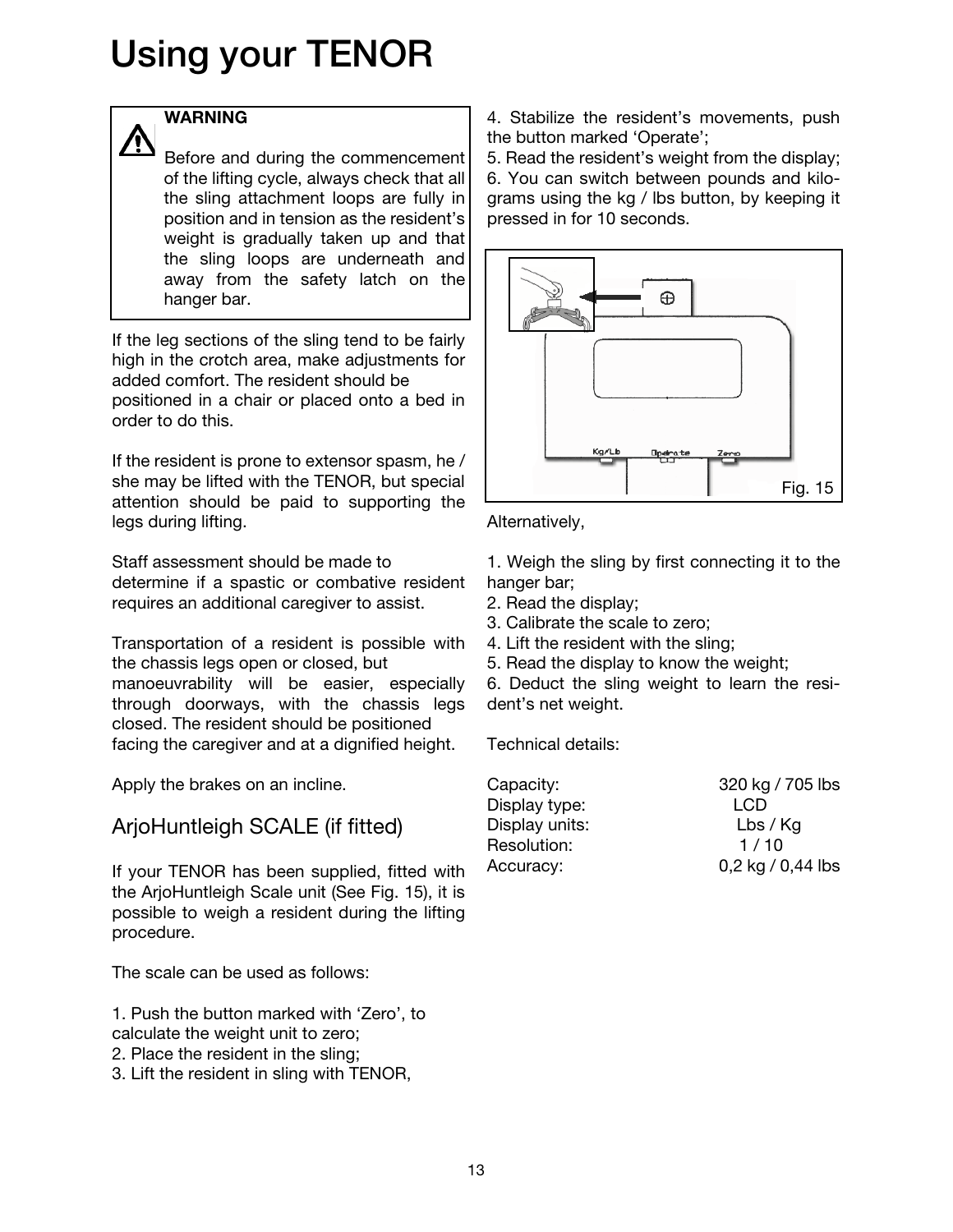# Battery charging



### WARNING

The charger is for indoor use only.

Only use the charger in a dry environment, do not use in the bathroom.

Do not expose the charger unit or battery pack to rain or spray and do not immerse in water.

Only use the ArjoHuntleigh battery that is supplied with the TENOR.

The battery charger is for use only with ArjoHuntleigh supplied batteries that are to be used with the TENOR.

The battery charger is for use with sealed lead acid batteries only.

Under no circumstances should the charger be used to attempt to recharge non-rechargeable batteries.

Do not attempt to open or tamper with the charger unit in any way. For any repair, the charger must be sent to the manufacturer.

The mains electricity socket must be easily accessible. Should a faulty condition occur, switch off and remove the connection plug from the socket.

Only use ArjoHuntleigh components that have been specifically designed for the purpose when charging batteries.

### **WARNING**

To avoid overheating, the charger must not be covered while in use.

No smoking or naked flames in battery vicinity.

Do not expose the charger unit to dust.

Do not charge batteries in a sealed container.

Do not place batteries near, or dispose of, in a fire.

Do not short circuit a battery.

Do not store batteries at temperatures in excess of 60°C (140°F).

Do not crush, puncture, open, dismantle, or otherwise mechanically interfere with batteries

### WARNING

 $\overline{\mathbb{V}}$ 

Should the battery casing become cracked and electrolyte come into contact with skin or clothing, wash immediately with water.

If the electrolyte contacts the eye, wash immediately with copious amounts of water and seek medical attention.

When disposing of batteries, contact the appropriate local authorities for advice.

The abbreviation "Pb" shown next to the recycling and trash bin symbols on the battery pack label is the element symbol for lead and indicates that the battery contains lead and therefore should not be disposed of in the normal manner but must be recycled.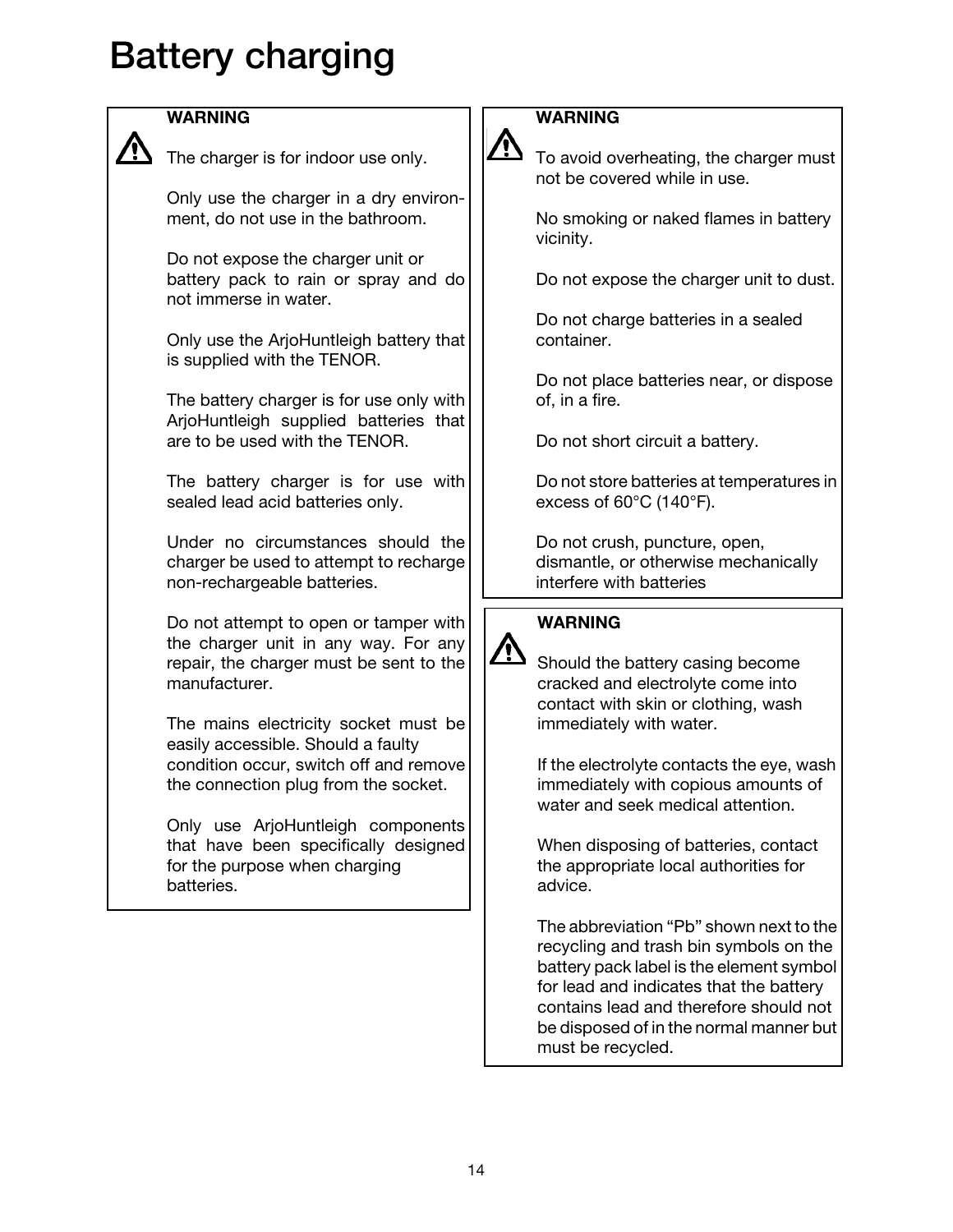# Battery charging

The TENOR incorporates a battery discharge indicator, situated on the rear of the battery / electronics compartment (See inset to item 20 on Fig. 1).

It is recommended that the battery is removed from the lifter and recharged when the battery discharge indicator LED displays (also see TENOR Battery instructions).

Best practice is to charge batteries at each shift to maximize battery life. Avoid totally discharging the battery, this will prolong battery life.

To ensure the TENOR is always ready for use, it is recommended that a freshly charged battery pack is always available. This is achieved by having additional battery packs available and keeping one on charge while the other is in use.

It may be considered good protocol to have a freshly charged battery pack ready for the start of every work shift.

Place the battery pack on charge as follows:

### **CAUTION**

Į

Ensure the mains power to the charger unit is switched off before connecting the battery.

### **WARNING**

Always ensure the cable connection plug that fits into the battery is fully inserted before switching on mains electricity.

When the battery discharge indicator LED lights up, complete your lift cycle. Then take the lifter to a convenient location and remove the battery pack by holding the grip handle on the top and lift clear (See Fig. 16). Take the battery to the battery charger unit, ensure the battery is positioned securely (See Fig. 17).

Insert the battery connector from the charger into the corresponding connector socket in the underside of the battery.

Switch on mains power, a light (LED) will be displayed on the charger unit. This light will remain on until the power is switched off, although once the battery has been charged, the light will flash intermittently, indicating the unit has automatically switched to "trickle charge" (keeping the battery at a full level of charge).



### WARNING

 $\Delta$ Hold the pack firmly to ensure it does not drop and become damaged or cause personal injury.

The battery pack may be left connected to the charger unit when it is fully charged without being damaged by overcharging. This will also ensure the battery is kept fully charged.

### **CAUTION**

Always disconnect the mains supply before disconnecting the battery from the charger unit.

When the battery pack is fully charged, disconnect the mains power, remove the battery pack from the charger and insert it back into the TENOR battery compartment.

The TENOR is now ready for use.

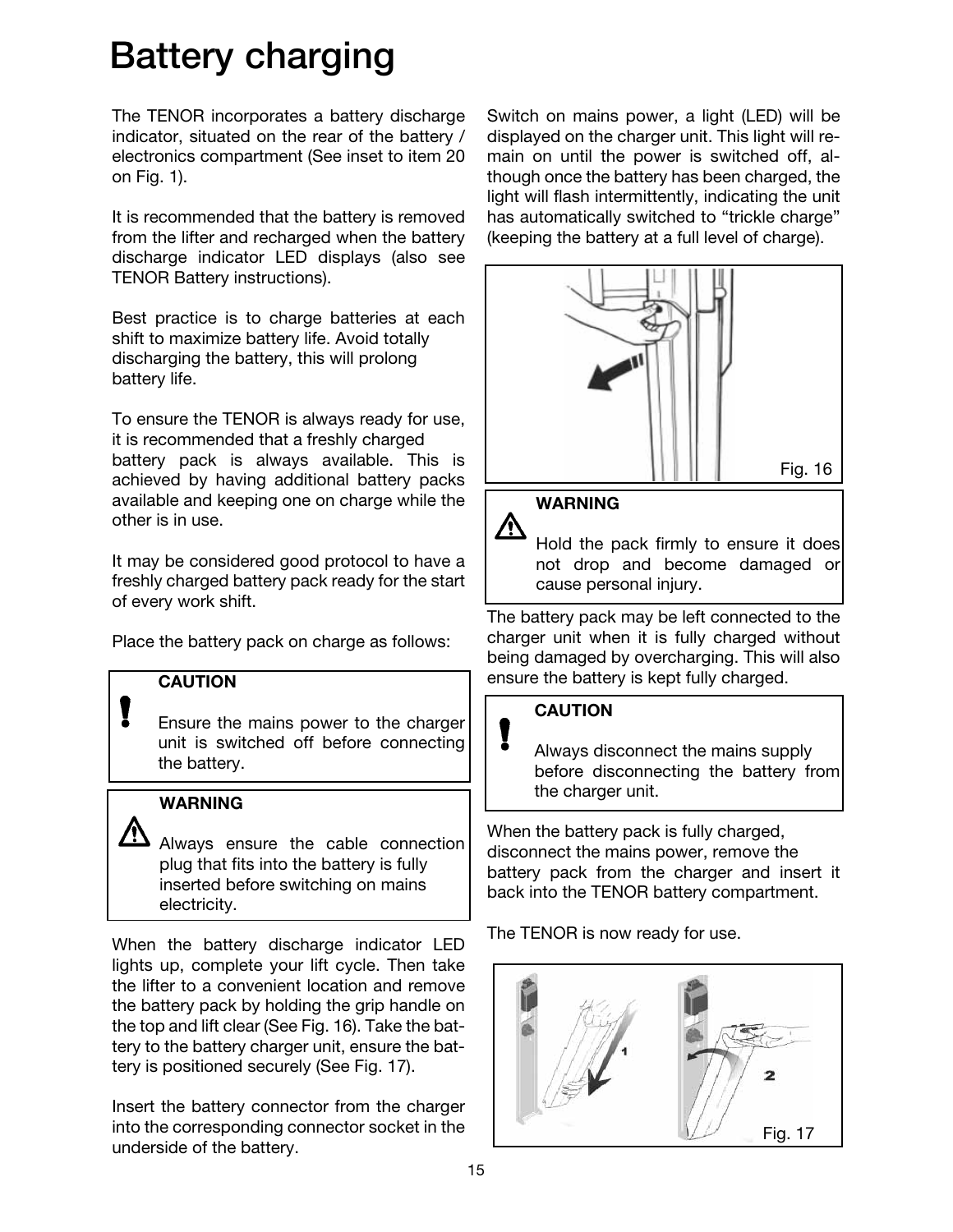# Care of your TENOR

How often the following actions are taken, depends on how often the equipment is used.

Unless otherwise stated, before each and every use follow the cleaning, care and inspection procedures described in this section.

### WARNING

It is recommended that resident lifters, equipment, accessories and slings supplied by ArjoHuntleigh are regularly cleaned and / or disinfected between each resident use if necessary, or daily as a minimum. If the slings, lifters and equipment need cleaning or are suspected of being contaminated, follow the cleaning and / or disinfection procedures below, before re-using the equipment. This is especially important when using the same equipment for another resident to minimize the risk of cross infection.

For cleaning your lifter, equipment and accessories wipe down with a damp cloth using warm water to which a mild detergent has been added.

For disinfection of contaminated lifters, equipment and accessories, use the preferred method of wiping the product completely with "hard surface disinfectant wipes" that are supplied impregnated with a mild detergent.

A rubbing action will be necessary when using the wipes to promote effective disinfection of the surfaces.

### **CAUTION**

Do not use the product in wet areas, as this could cause problems with electrical components or internal corrosion.

If a hot air dryer is used to dry the lifter, the temperature must not exceed 90°C (194°F)

Do not use petroleum based solvents or similar. This may damage plastic parts.



### Cleaning and disinfection products must be used in accordance with the manufacturer's instructions and suitable eye, hand and clothing protection must be worn at all times when handling disinfectants.

## Servicing Advice

### **WARNING**

ArjoHuntleigh recommends that the TENOR is maintained at regular intervals. See ArjoHuntleigh Preventive Maintenance Schedule.

Spare parts, if required, are available from ArjoHuntleigh or their approved distributors.

Parts list and circuit diagrams are available from ArjoHuntleigh or their approved distributors upon request.

Special tools are required for certain component replacement.

UK LIFTERS ONLY: Important new legislation came into force on 5th December 1998, which has an impact on the schedule of service for your resident lifter(s), variable height baths and other raising and lowering equipment. The Lifting Operations and Lifting Equipment Regulations (LOLER) 1998 and the Provision and Use of Work Equipment Regulations (PUWER 98) must be satisfied dy the duty holder. A scheme of six monthly through examinations has been devised to comply with the law and details can be obtained from ArjoHuntleigh Service UK.

The simplest, safest and most effective way to maintain your product in good working order, is to have it methodically and professionally serviced by an ArjoHuntleigh approved engineer using ArjoHuntleigh approved spare parts.

For information on service and maintenance contracts, please contact your local ArjoHuntleigh distributor.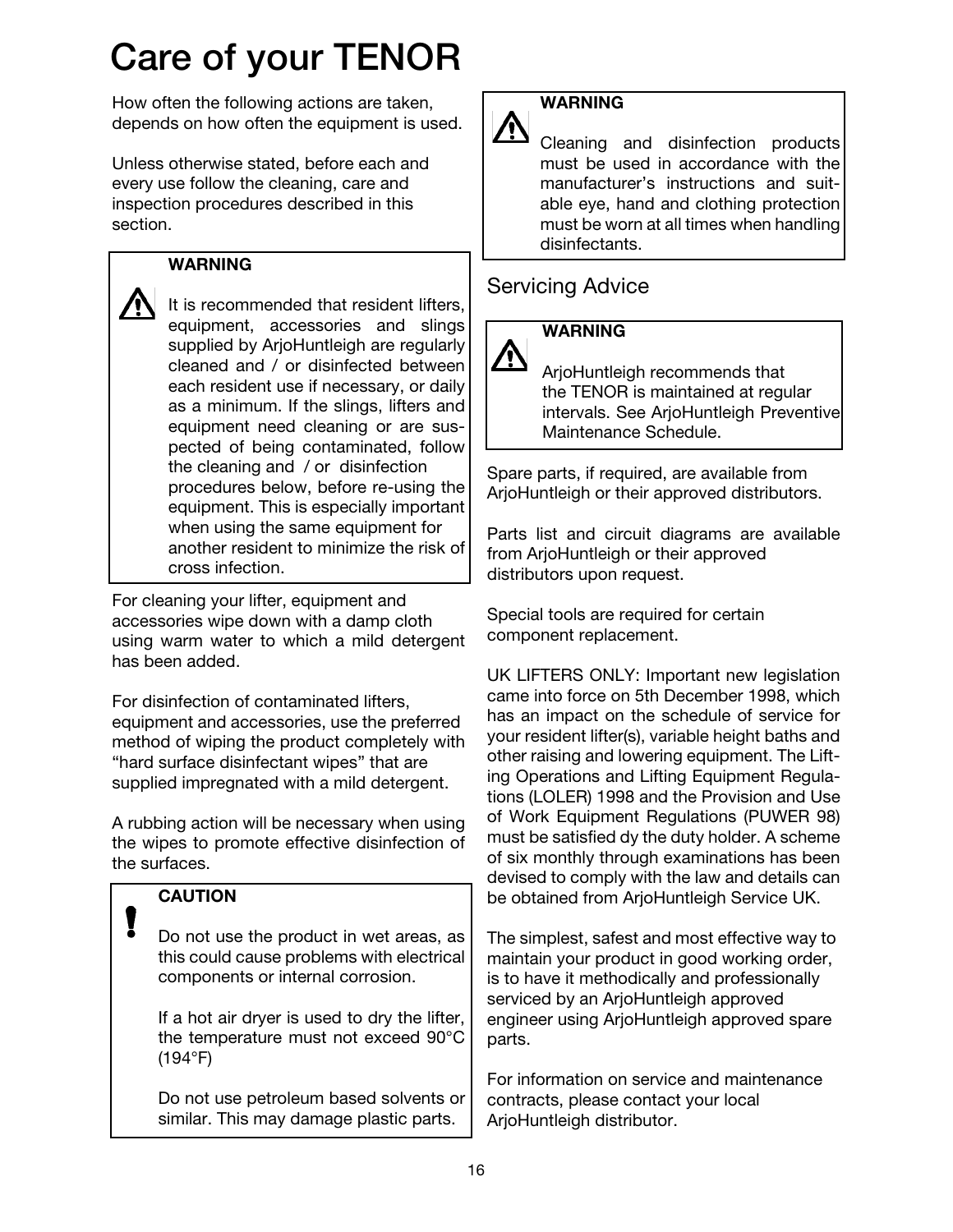# Care of your TENOR

**Slings** 

### **CAUTION**

The sling should be checked before and after using with each resident and if necessary, washed according to the instructions on the sling. Also refer to the sling instruction sheet.

With regard to laundering, sling should not be classified as linen, but as an accessory to a resident transfer lifter and therefore classified as a medical device. Slings should be cleaned and disinfected only in strict accordance with the manufacturer's instructions

### **WARNING**

<u> 个</u>

Į

Mechanical pressure should be avoided during the washing and drying procedure e.g. rolling and pressing, as these can damage parts vital to the safe and comfortable operation of the sling.

## **CAUTION**

Washing and drying procedures must not exceed 90°C (194°F). Wash using normal detergents, do not iron. Also refer to the sling instruction sheet.

It is essential that resident lifters, equipment, accessories and slings supplied by ArjoHuntleigh are regularly cleaned and / or disinfected between each resident use if necessary, or daily as a minimum. If the slings, lifters and equipment need cleaning or are suspected of being contaminated, follow the cleaning and / or disinfection procedures below, before re-using the equipment. This is especially important when using the same equipment for another resident to minimize the risk of cross infection.

### **WARNING**

When using your sling, always read "the Guidelines on the use of your sling" that are delivered with the sling.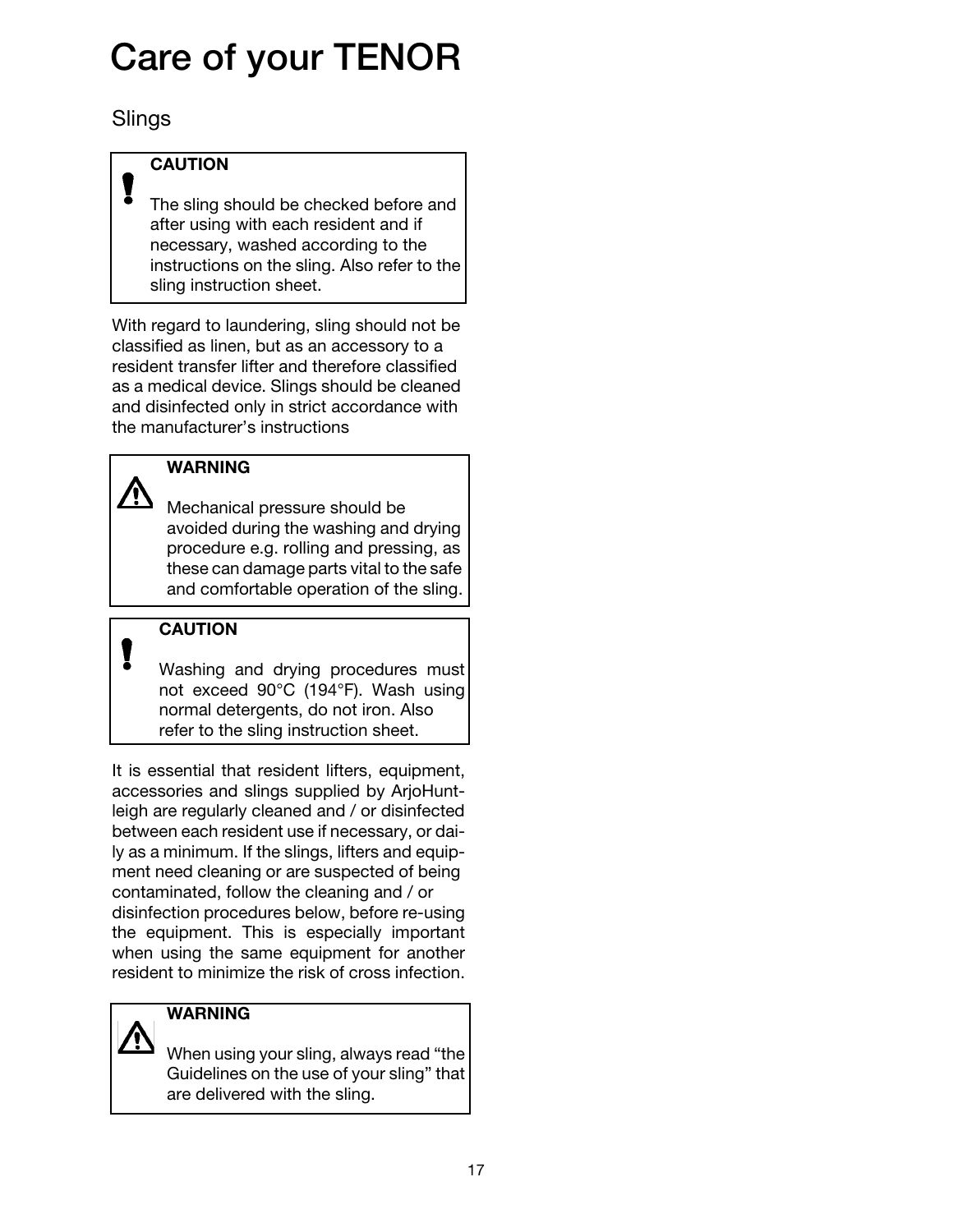# Labels



Key to labels:

- 1. ARJO logo
- 2. Product name
- 3. Attention Read operating instructions before use
- 4. Sling size guide
- 5. System failure lower override identification

6. Safe Working Load and Serial number / chassis ref.

- 7. Battery instruction / Recycling information
- 8.Hour meter / Battery discharge indicator
- 9. On / off label
- 10. Voltage / current reading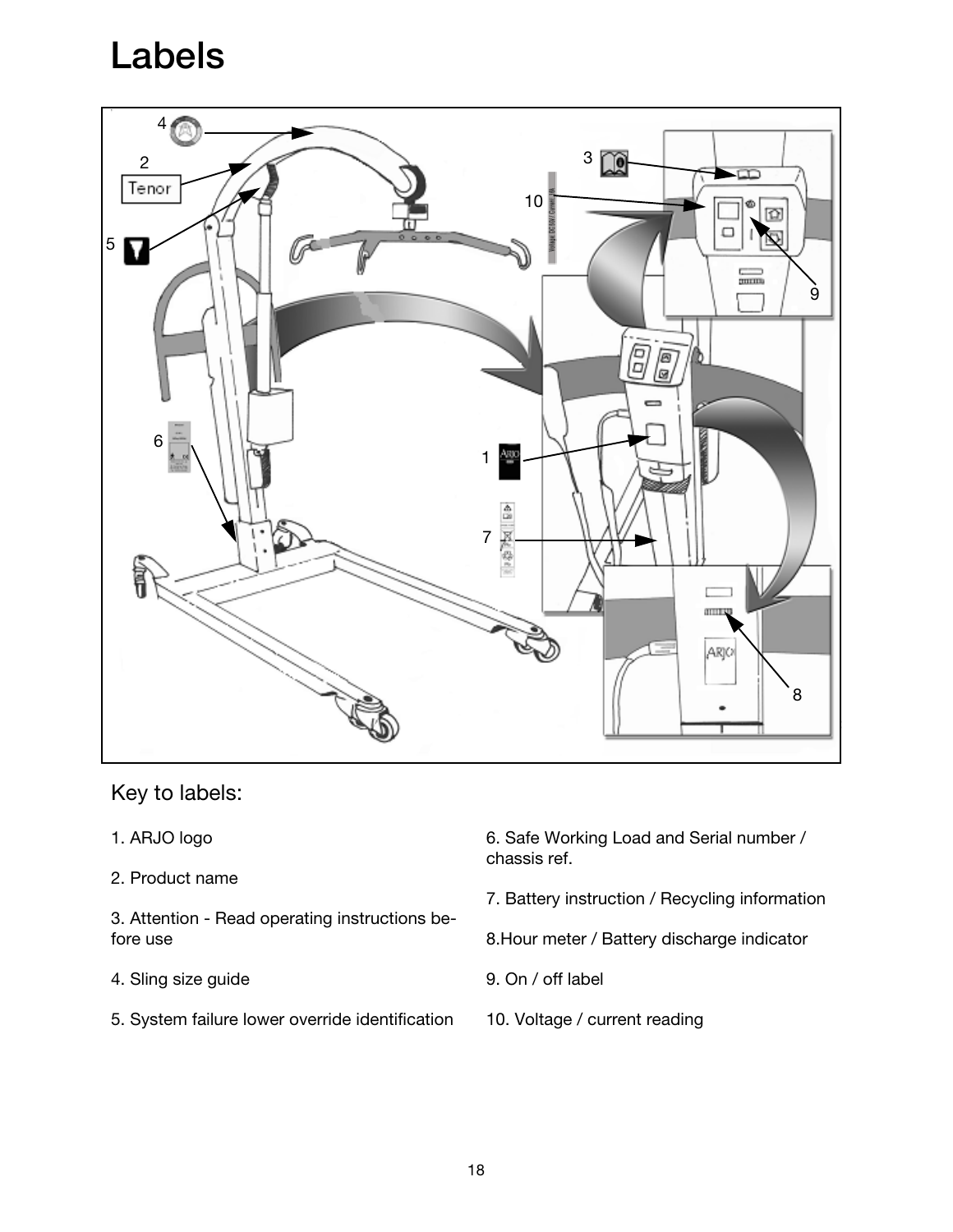### Component Weights

|                                                                                           | Kg | Lbs       |
|-------------------------------------------------------------------------------------------|----|-----------|
|                                                                                           |    | (138, 45) |
|                                                                                           |    | (1,3)     |
|                                                                                           |    | (10, 58)  |
| In normal use, the TENOR can be broken up into two parts:                                 |    |           |
|                                                                                           |    | (10, 58)  |
|                                                                                           |    | (127, 6)  |
|                                                                                           |    | (129, 19) |
| The TENOR is not intended to be broken up into more than these parts.                     |    |           |
| Maximum Lifting Capacities (= Safe Working Load - SWL)                                    |    |           |
|                                                                                           |    | (704)     |
| All slings - Please verify with the SWL on the sling label                                |    |           |
| Electrical                                                                                |    |           |
|                                                                                           |    |           |
|                                                                                           |    |           |
|                                                                                           |    |           |
|                                                                                           |    |           |
|                                                                                           |    |           |
|                                                                                           |    |           |
|                                                                                           |    |           |
|                                                                                           |    |           |
|                                                                                           |    |           |
|                                                                                           |    |           |
|                                                                                           |    |           |
|                                                                                           |    |           |
|                                                                                           |    |           |
|                                                                                           |    |           |
|                                                                                           |    |           |
|                                                                                           |    |           |
|                                                                                           |    |           |
| Battery Charger - Protection class - Electrical shock protectionClass II double insulated |    |           |
|                                                                                           |    |           |
|                                                                                           |    |           |
|                                                                                           |    |           |
|                                                                                           |    |           |
|                                                                                           |    |           |
|                                                                                           |    |           |

Medical Equipment - type  $\bigwedge$  protection against electrical shock in accordance with IEC 60601-1 ArjoHuntleigh resident handling products meet the requirements of electromagnetic compatibility (EMC) as stated in the product standard ISO10535, that, besides the requirements of IEC60601-1-2, has additional EMC requirements.

Although compliant with EMC requirements, there is a remote chance that close proximity usage may affect the TENOR. The TENOR may also have an affect on other oversensitive electrical equipment.

Conforms to UL standard 2601-1 and certified to CAN / CSA standard C22.2 No 601.1-M90.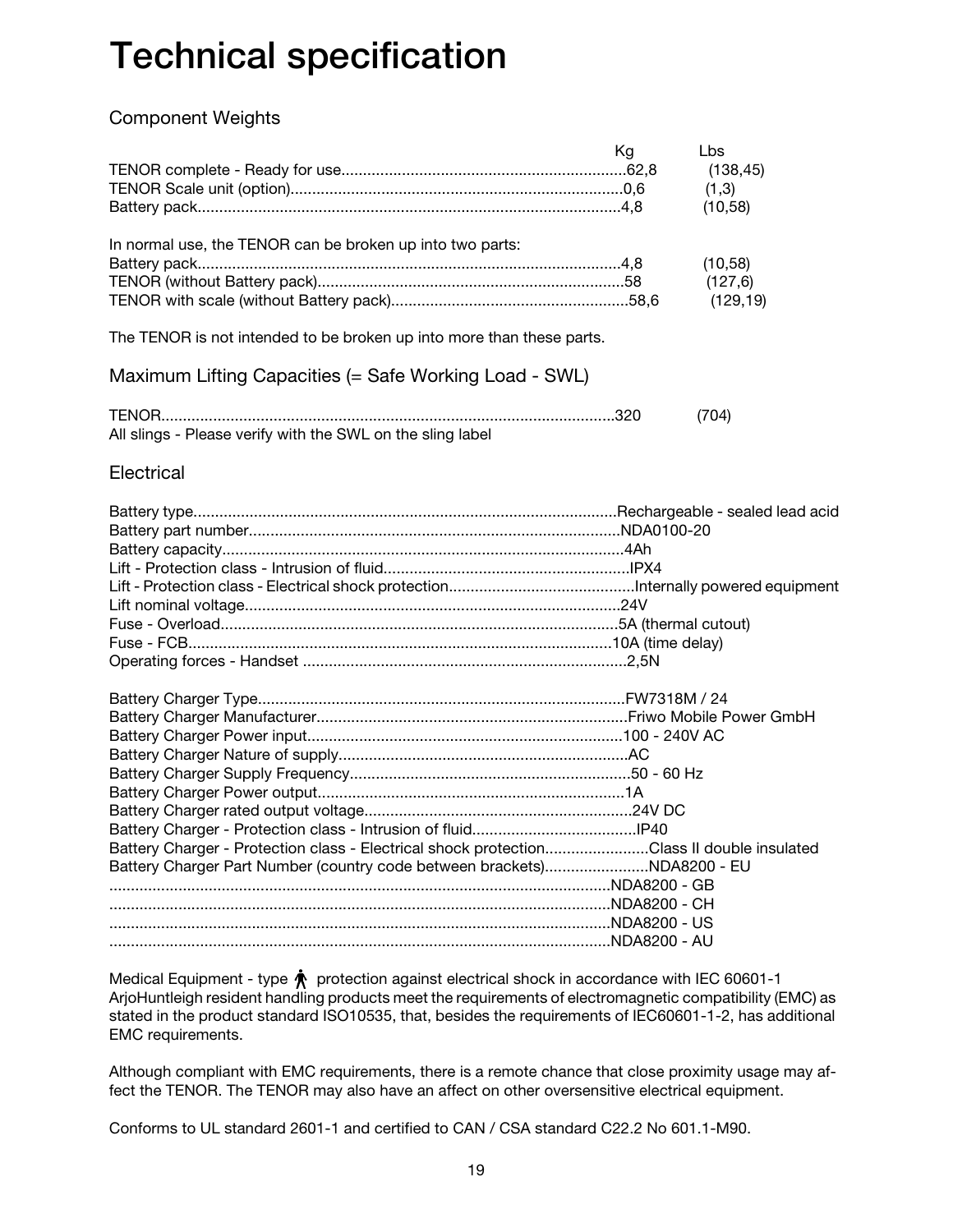|                      | Duty cycle       | Max volts | Max amps         |
|----------------------|------------------|-----------|------------------|
| Lift actuator        | 10% - 6min / hr  |           | 10.              |
| "V" Chassis actuator | 10% - 6 min / hr | 24        | $2 \times 2.5$ A |

Mode of operation: intermittent

**Environment** 

| Usage temperature range (ambient) $5^{\circ}C$ (41°F) to + 35°C (95°F)                                                     |  |
|----------------------------------------------------------------------------------------------------------------------------|--|
| Optimum usage temperature (ambient) + 20 $\textdegree$ C (68 $\textdegree$ F) to + 25 $\textdegree$ C (77 $\textdegree$ F) |  |
| Storage and transportation temp (ambient)- 10°C (14°F) to +45°C (113°F)                                                    |  |

### Maximum sound power level

| In accordance with ISO3746 |  |
|----------------------------|--|
|                            |  |
|                            |  |

Scale

Product is a medical device, risk class 1, withing the meaning of the Medical Device Directive 93/42/EEC

Product was designed and manufactured to fulfill the essential requirements from Annex 1 of the Medical Device Directive 93/42/EEC

Product is in conformity with the international and European product standard ISO / EN 10535: 2007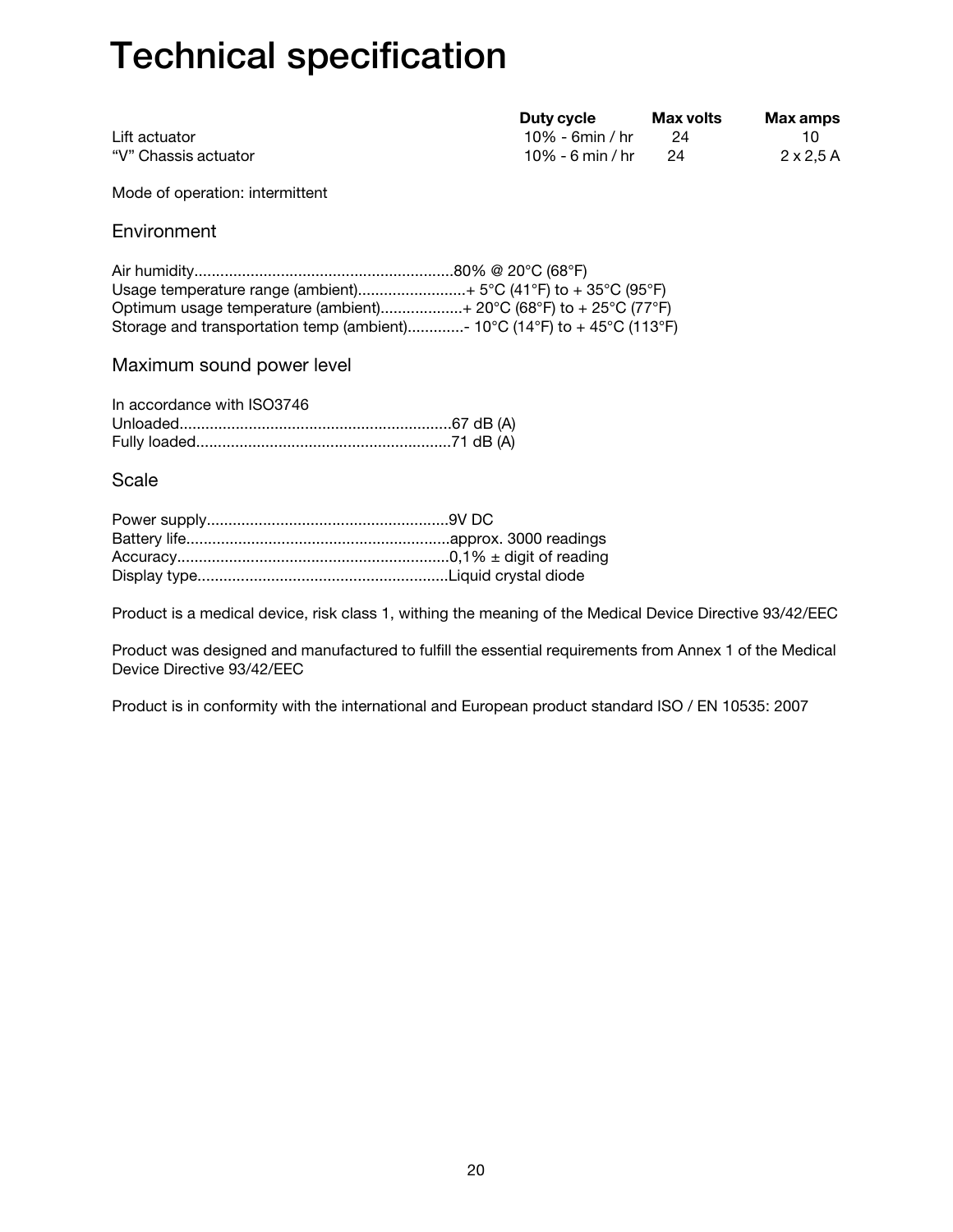Hoist dimensions (drawing on page 22) 1. Hoisting reach at max. height of C.S.P.\*\*\* : 840 mm / 33.1" 2. Flexible device : 100 mm / 3.94" 3. C.S.P. : 90 mm / 3.6" 4. Spreader bar : 465 mm - 700 mm / 18.32" - 27.6" 5. Lifting machinery : 109,5 mm - 690 mm / 4.31" - 27.2" 6. Hoisting range : 1245 mm / 49.6" 7. Max. height of C.S.P. : 2040 mm / 80.4" 8. Min. height of C.S.P. : 795 mm / 31.32" 9. Height of C.S.P. at max. hoisting reach : 1360 mm / 53.6" 10. Hoisting reach at min. height of C.S.P. : 800 mm / 31.52" 11. Max. hoisting reach : 1035 mm / 40.8" 12. Max. height : 100 mm / 3.94" 13. Min. clearance : 40 mm / 1.6" 14. Min. distance wall to C.S.P. at max. height (legs spread) : 540 mm / 21.28" 15. Min. distance wall to C.S.P. at max. reach (legs spread) : 280 mm / 11.03" 16. Min. distance wall to C.S.P. at min. height (legs spread) : 515 mm / 20.29" 17. Maximum reach at 600 mm (reference height) : 830 mm / 32.7" 18. Max. external length : 1490 mm / 58.71" 19. Max. internal length : 1030 mm / 40.58" 20. Min. internal width : 620 mm / 24.43" 21. Min. external width : 740 mm / 29.2" 22. Max. internal width : 1135 mm / 44.72" 23. Max. external width : 1240 mm / 48.86" 24. Reach from base with legs spread to 700 mm : 470 mm / 18.52" 25. Base 26. Turning radius :1650 mm / 65.01"

'C.S.P.' stands for 'Central Suspension Point': a reference point on the lift used for measurements. As C.S.P. on the TENOR we have used the clips attachment point closest to the resident at the start of the lifting cycle.

Technical specifications may be revised and changed without prior notice.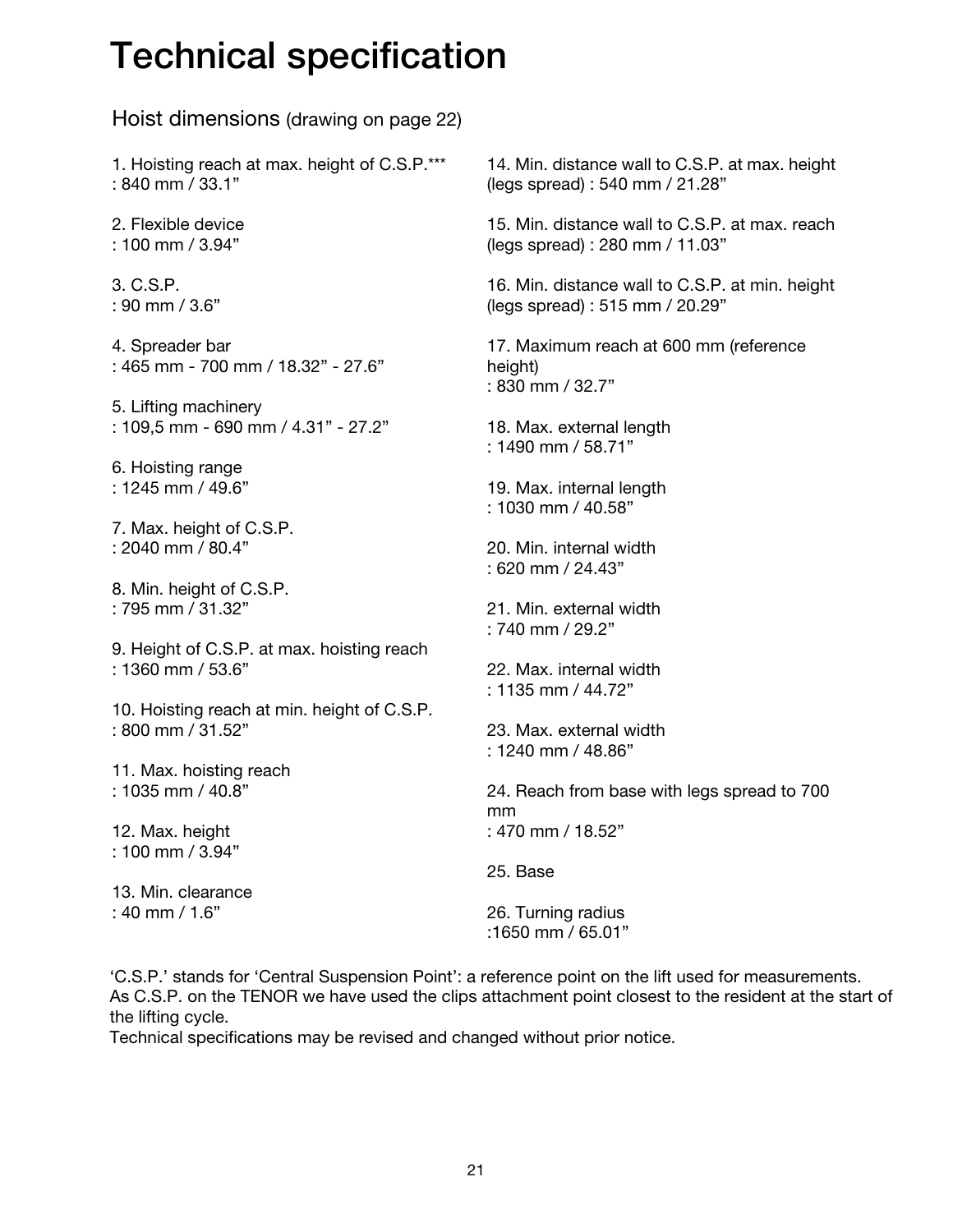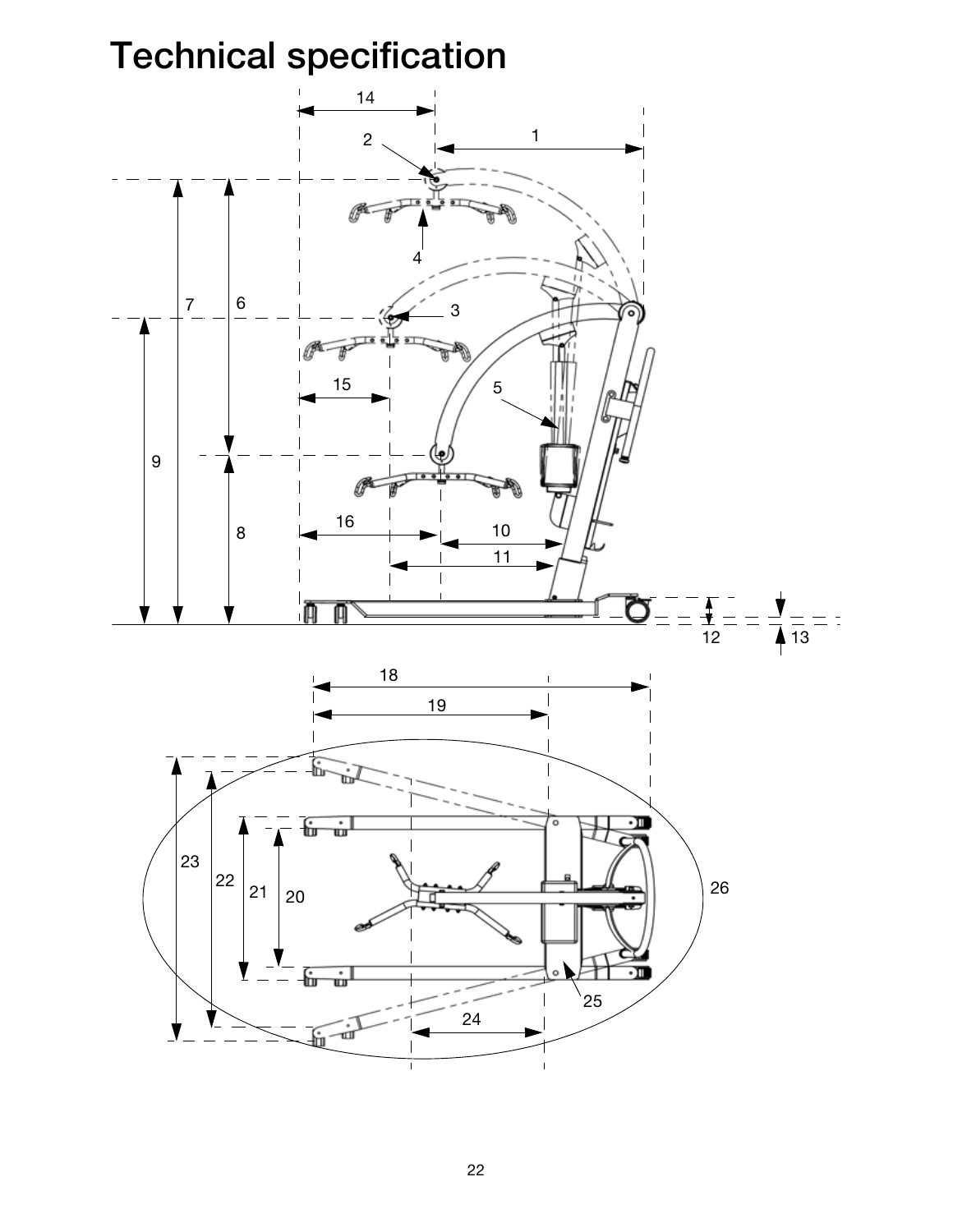# Trouble shooting / Problem solving

| Problem description:<br>The TENOR is (brand new and) not functioning at all.<br>Probable cause:<br>Emergency stop button (red) is still engaged.<br>Solution:                                                                                                                                                                                                                                                                                                                                                                                                                                                                                               |
|-------------------------------------------------------------------------------------------------------------------------------------------------------------------------------------------------------------------------------------------------------------------------------------------------------------------------------------------------------------------------------------------------------------------------------------------------------------------------------------------------------------------------------------------------------------------------------------------------------------------------------------------------------------|
| Please press green Reset button to disengage the Stop button (red).                                                                                                                                                                                                                                                                                                                                                                                                                                                                                                                                                                                         |
| <b>Problem description:</b><br>The TENOR is raising and lowering slower than normal.<br>Probable cause:<br>Low battery power level.<br>Solution:<br>Please check LED light, digital display and hour meter on the mast of the TENOR. This should indicate the power level<br>of the battery. In case of doubt, change the battery on the lift with a fully charged battery and compare performance.<br>In case of low battery power level, please charge the battery and use a fully charged one to continue using the TENOR.                                                                                                                               |
| Problem description:<br>The TENOR is not raising or lowering, and/or the chassis can not be opened or closed.<br>Probable cause:<br>Handcontrol is damaged.<br>Solution:<br>Please try operating the lift with the Dual Up/ Down Control situated on the mast of the TENOR. Should the lift fully<br>function when these controls are used, and should the lift not fully function when using the handcontrol, the handcontrol<br>should be replaced.                                                                                                                                                                                                       |
| Problem description:<br>As above, the TENOR does not function properly, not with the handcontrol, neither with the Dual Up-Down Control<br>switches.<br>Probable cause:<br>Electronics PCB is malfunctioning or actuator (on lifting arms or in chassis) is malfunctioning<br>Solution:<br>Please contact your ArjoHuntleigh dealer or ArjoHuntleigh approved service engineer.                                                                                                                                                                                                                                                                             |
| <b>Problem description:</b><br>While pressing the 'raise' button, the TENOR makes a noise but the lifting arms or the resident are not moving upwards<br>Probable cause:<br>An obstruction is blocking the lifting arms.<br>Solution:<br>Please remove the obstruction and check thoroughly for damage before continuing the lifting cycle. When in doubt, use<br>the System Failure Lowering Override, to put the resident back into a safe seated position, before removing the TENOR<br>and placing it out of order. Only recommence using the TENOR after it has been inspected and approved for safe<br>working by an ArjoHuntleigh approved engineer. |
| Problem description:<br>While pressing the 'Chassis legs open' button, the TENOR makes a noise but the chassis legs are not opening.<br>Probable cause:<br>An obstruction is blocking the chassis legs.<br>Solution:<br>Please remove the obstruction and check thoroughly for damage before continuing the lifting cycle. When in doubt, use<br>the System Failure Lowering Override to put the resident back into a safe seated position before removing the TENOR<br>and placing it out of order till it has been inspected & approved for safe working by an ArjoHuntleigh approved engineer.                                                           |
| Problem description:<br>The functions on the TENOR are not working properly<br>Probable cause:<br>Malfunction of EMC of the hoist making the hoist vulnerable for radiation influences of other machinery<br><b>Solution</b>                                                                                                                                                                                                                                                                                                                                                                                                                                |

Operate the TENOR in an environment without influence of radiation.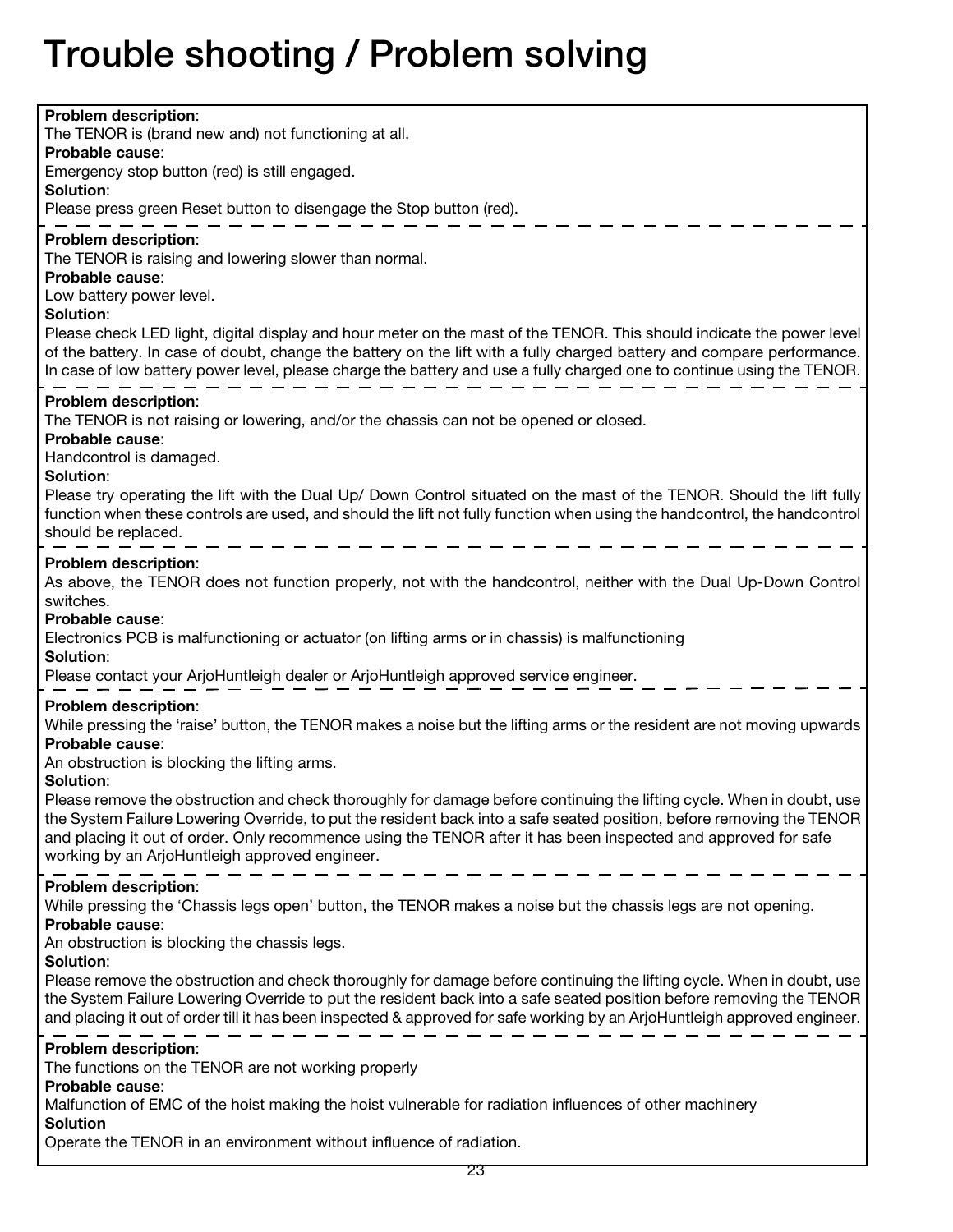# Preventive Maintenance Schedule

The TENOR is subject to wear and tear, and the following actions must be performed when specified to ensure that the product remains within its original manufacturing specification.



## **WARNING**

The points on this checklist are the minimum the manufacturer recommends. In some cases due to heavy use of the product and exposure to agressive environment, more frequent inspections shall be carried out. Continuing to use this product without conducting regular inspections or when a fault is found will seriously compromise the user and residents' safety. Local regulations and standards may be higher than the manufacturers. Preventive maintenance specified in this manual can prevent accidents.

The parts which are entitled 'Checks to be performed by Qualified ArjoHuntleigh personnel' have to be carried out by qualified personnel, using the correct tools and knowledge of procedures. Failure to meet these requirements could result in personal injuries and / or unsafe product.

### Preventive Maintenance Schedule

| <b>Action/Check</b>                                                                                                                                                                                                                  | Before each<br>use            | Every day | Every<br>Week | Every<br>6 months | Every<br>12 months |
|--------------------------------------------------------------------------------------------------------------------------------------------------------------------------------------------------------------------------------------|-------------------------------|-----------|---------------|-------------------|--------------------|
| <b>CAREGIVER OBLIGATIONS</b>                                                                                                                                                                                                         |                               |           |               |                   |                    |
|                                                                                                                                                                                                                                      | <b>ArjoHuntleigh Slings</b>   |           |               |                   |                    |
| Examine the slings, their straps and attachment loops.<br>If any part of the sling or its straps is frayed or any one<br>of the loops is damaged, the sling must be withdrawn<br>from use immediately and replaced with a new sling. | X                             |           |               |                   |                    |
| Where necessary, after resident use, carry out<br>decontamination of the sling in accordance with<br>ArjoHuntleigh and local decontamination regulations                                                                             | X                             |           |               |                   |                    |
| Read the Guidelines on the use of your sling.                                                                                                                                                                                        | X                             |           |               |                   |                    |
|                                                                                                                                                                                                                                      | ArjoHuntleigh Battery charger |           |               |                   |                    |
| Visually examine the battery charger for loose<br>connectors, cut wires and damage to the casing. Do<br>not use if found loose, cut or damaged in any way                                                                            | X                             |           |               |                   |                    |
|                                                                                                                                                                                                                                      | <b>ArjoHuntleigh TENOR</b>    |           |               |                   |                    |
| Make sure the battery is charged before use. If not<br>adequately charged, replace with a fully charged<br>battery.                                                                                                                  | X                             |           |               |                   |                    |
| When necessary, after each resident use, carry out<br>decontamination of the ArjoHuntleigh TENOR in<br>accordance with ArjoHuntleigh Operating Instructions<br>and local regulations.                                                | X                             |           |               |                   |                    |
| Make sure the battery pack is in a good state of<br>charge. Recharge the battery (minimum 8 hours) at<br>the end of each working shift.                                                                                              |                               | X         |               |                   |                    |
| The lifter is fitted with a warning device. When the<br>battery discharge indicator reaches the red flashing<br>light, the battery must be charged as soon as possible                                                               |                               | X         |               |                   |                    |
| Make sure all castors rotate freely and the two rear<br>brakes lock.                                                                                                                                                                 |                               | X         |               |                   |                    |
| Make sure the castor-mounting pin is tight on the<br>chassis and chassis legs and the castor tread is not<br>damaged. Be sure to remove any fluff, hair or debris<br>from the wheels to ensure their proper functioning.             |                               | X         |               |                   |                    |
| Check that all external fittings are secure and that all<br>screws and nuts are tight.                                                                                                                                               | 24                            | X         |               |                   |                    |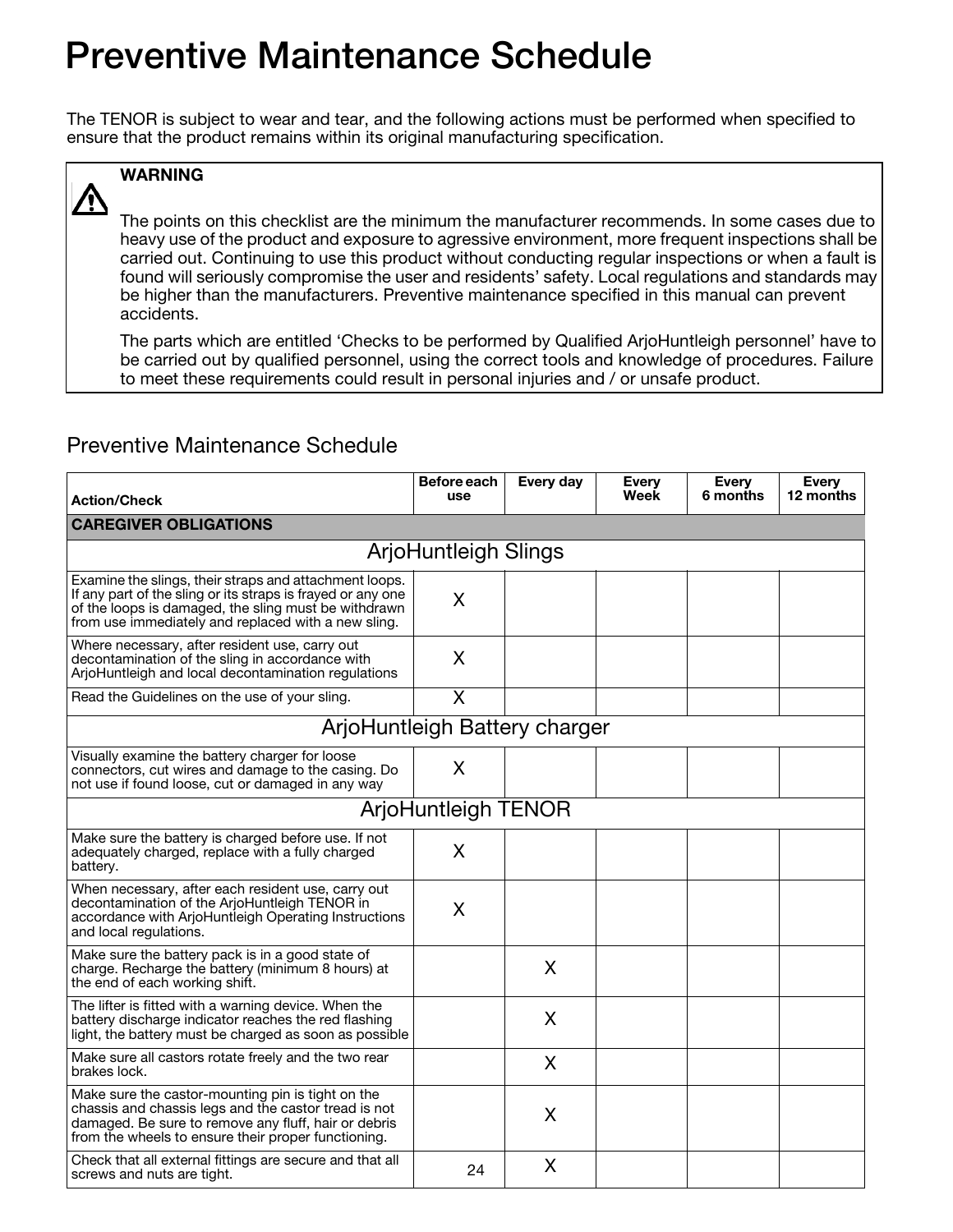## Preventive Maintenance Schedule

| Examine all exposed parts, especially where there is<br>personal contact with the resident's body. Make sure<br>no cracks or sharp edges have developed that could<br>cause resident or user injury or have become<br>unhygienic. Replace or clean/desinfect them where<br>necessary.                                                                                                                                                             | X |   |   |    |
|---------------------------------------------------------------------------------------------------------------------------------------------------------------------------------------------------------------------------------------------------------------------------------------------------------------------------------------------------------------------------------------------------------------------------------------------------|---|---|---|----|
| Make sure all instruction labels are firmly attached<br>and readable.                                                                                                                                                                                                                                                                                                                                                                             | X |   |   |    |
| Make sure that the sling attachment is visually<br>inspected. Any component found frayed or damaged,<br>must be withdrawn from service immediately and<br>replaced.                                                                                                                                                                                                                                                                               | X |   |   |    |
| For longevity, recharge batteries for a minimum of 15<br>hours once every seven days.                                                                                                                                                                                                                                                                                                                                                             |   | X |   |    |
| Operate the lift through its full range. Make sure the lift<br>can operate in a normal and smooth manner.                                                                                                                                                                                                                                                                                                                                         |   | X |   |    |
| Open and close the chassis legs and check for full<br>travel and smooth movement.                                                                                                                                                                                                                                                                                                                                                                 |   | X |   |    |
| Examine the condition of the handset and its cable.<br>Withdraw from service immediately and replace with<br>new cable and handset assembly if damaged.<br>Examine and ensure all external fittings are secure<br>and all screws, bolts and nuts are tight.                                                                                                                                                                                       |   | X |   |    |
| Examine the integrity of the loop lock assemblies on<br>the hangar bar.                                                                                                                                                                                                                                                                                                                                                                           |   | X |   |    |
| CHECKS TO BE PERFORMED BY QUALIFIED ARJOHUNTLEIGH PERSONNEL                                                                                                                                                                                                                                                                                                                                                                                       |   |   |   |    |
| Perform the weekly PMS checks                                                                                                                                                                                                                                                                                                                                                                                                                     |   |   | X |    |
| Test the Automatic Stop Function as follows. Raise or<br>lower the lift arm until the spreader bar reaches eye<br>height. Now hold the lift arm with your hand while<br>using the remote control handset to lower the lift arm.<br>The actuator will continue to run, but the lift arm is<br>held up by your hand. Release the handset button and<br>slowly lower the lift arm you are holding until you feel it<br>is supported by the actuator. |   |   | X |    |
| Test the Emergency Stop Feature by operating the<br>cable remote control handset to raise or lower the Lift<br>arm. While operating, press the emergency stop<br>button. Powered movement must stop immediately.<br>Repeat the test, this time operating the opening and<br>the closing of the chassis legs.                                                                                                                                      |   |   | X |    |
| Examine the sling attachment points on the lift arm. If<br>found damaged, replace the lift arm.                                                                                                                                                                                                                                                                                                                                                   |   |   | X |    |
| Examine the clip assembly for damage or<br>deterioration. Replace if necessary.                                                                                                                                                                                                                                                                                                                                                                   |   |   | X |    |
| Perform the 6 monthly PMS checks                                                                                                                                                                                                                                                                                                                                                                                                                  |   |   |   | X. |
| Examine the actuator.                                                                                                                                                                                                                                                                                                                                                                                                                             |   |   |   | X  |
| Examine the clip assembly for damage or<br>deterioration. Replace if necessary.                                                                                                                                                                                                                                                                                                                                                                   |   |   |   | X. |
| Examine the Foot bracket condition.                                                                                                                                                                                                                                                                                                                                                                                                               |   |   |   | X  |
| Make sure the chassis legs are square to the chassis<br>member.                                                                                                                                                                                                                                                                                                                                                                                   |   |   |   | X  |
| Do a torque tightening check of the following:<br>(a) Castors to the chassis and legs 4 off - 25 Nm<br>(18lb ft)<br>(b) Chassis leg pivot bolts 2 off - 47 Nm (35 lb ft)                                                                                                                                                                                                                                                                          |   |   |   | X  |